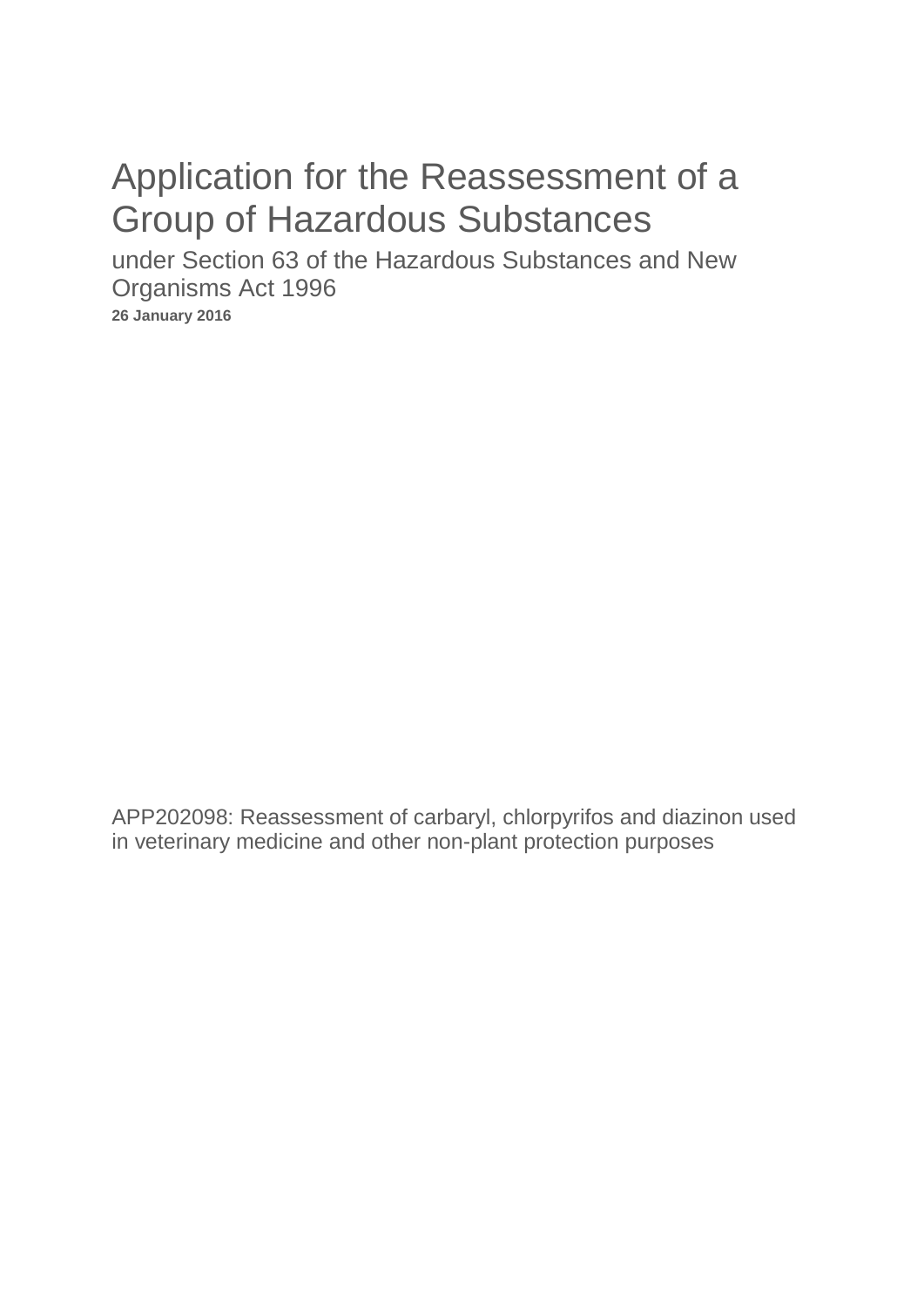#### **Overview of the reassessment process**

#### **Grounds Application – Grounds approved 2008**

Grounds must be established in order for an application for a reassessment to be lodged. An application for grounds is lodged with the EPA and is heard by an independent decision making committee established under HSNO.

**Reassessment Application – Notified for public consultation 24/8/2015 – 06/10/2015**

Once grounds have been established, an application for a reassessment is lodged and notified for public consultation.

#### **Staff Update Report – Circulated November 2015**

After receipt of submissions on the application/consultation report, EPA Staff prepare a Staff Update Report taking into account information that has been submitted. This report is considered by the decision making committee.

#### **Consideration – 17 November 2015**

Once EPA Staff have evaluated the submissions a consideration is held by the decision making committee.

#### **Decision**

After consideration of the application, the decision making committee issues its final decision.

**This is the Decision document.**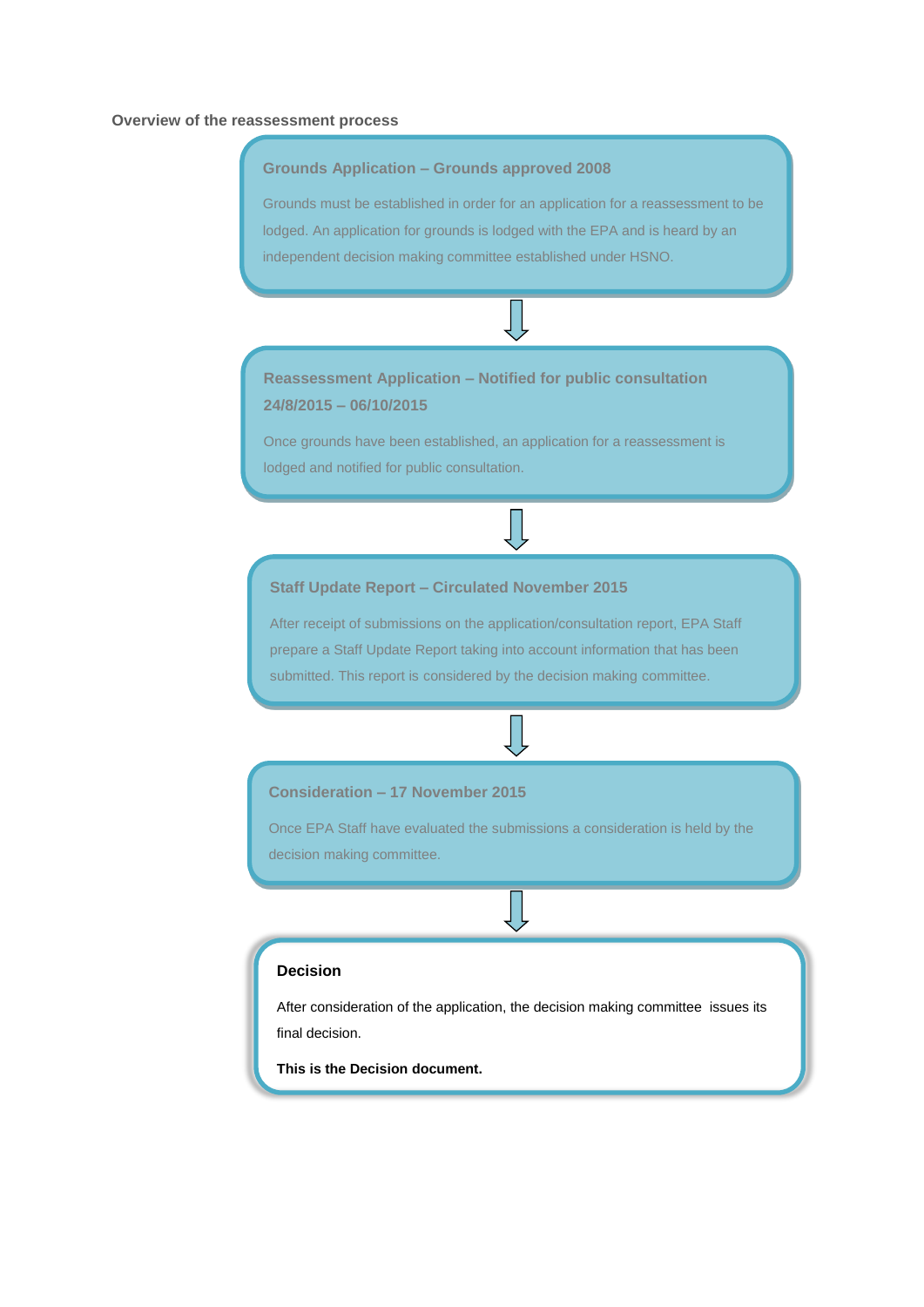# 1. Summary of decision

| Veterinary medicine substances for reassessment                                                                                                                                                           | <b>HSNO Approval</b>           | <b>Decision</b> |
|-----------------------------------------------------------------------------------------------------------------------------------------------------------------------------------------------------------|--------------------------------|-----------------|
|                                                                                                                                                                                                           | number                         |                 |
| Liquid containing 1.4 - 2.6% 2-hydroxybenzoic acid,<br>0.7 - 1.3% carbaryl and 0.11 - 0.29% chlorocresol<br>(trade name Fido's Ear Drops)                                                                 | HSR001825                      | Approved        |
| Flammable liquid containing $7 - 13$ g/L chlorpyrifos<br>and 100 - 120 g/L cypermethrin (trade name FLYPEL)                                                                                               | HSR001812                      | Declined        |
| Flammable liquid containing 120 - 180 g/L<br>chlorpyrifos<br>(trade name Xterminate 10)                                                                                                                   | HSR001814                      | Declined        |
| Flammable liquid containing 32 - 50% chlorpyrifos<br>(no trade name products identified)                                                                                                                  | HSR001816                      | Declined        |
| Collar containing 140 - 180 g/kg diazinon and 1.7 -<br>3.2 g/kg pyriproxyfen<br>(trade names PetScience Flea Collar Plus for Cats &<br>Kittens, PetScience Flea Collar Plus for Dogs &<br>Puppies)        | HSR001802                      | Declined        |
| Collar containing 140 - 180 g/kg diazinon<br>(trade names VitaPet 5 Month Flea Collar For Dogs,<br>VitaPet 5 Month Flea Collar For Cats, Pet Team Flea<br>Collar for Dogs, Pet Team Flea Collar for Cats) | HSR001807                      | Declined        |
| Flammable liquid containing 360 - 440 g/litre diazinon<br>(trade name TopClip 40)                                                                                                                         | HSR001953                      | Declined        |
| Solid containing $20 - 50$ g/kg diazinon<br>(no registered trade name products identified)                                                                                                                | HSR001808                      | Declined        |
| Flammable liquid containing 0.26 - 5% diazinon<br>(no registered trade name products identified)                                                                                                          | HSR002288                      | Declined        |
|                                                                                                                                                                                                           |                                |                 |
| Non-plant protection substances for reassessment                                                                                                                                                          | <b>HSNO Approval</b><br>number | <b>Decision</b> |
| Dustable powder containing 50 g/kg carbaryl<br>(trade name Kiwicare No Wasps Insecticidal Dust)                                                                                                           | HSR000672                      | Declined        |
| Wettable powder containing 800 g/kg carbaryl<br>(trade name Kiwicare Carbaryl Insect Control; Wasp                                                                                                        | HSR000819                      | Declined        |
| Ready to use bait containing 5 g/kg chlorpyrifos<br>(no registered trade name products identified)                                                                                                        | HSR000164                      | Declined        |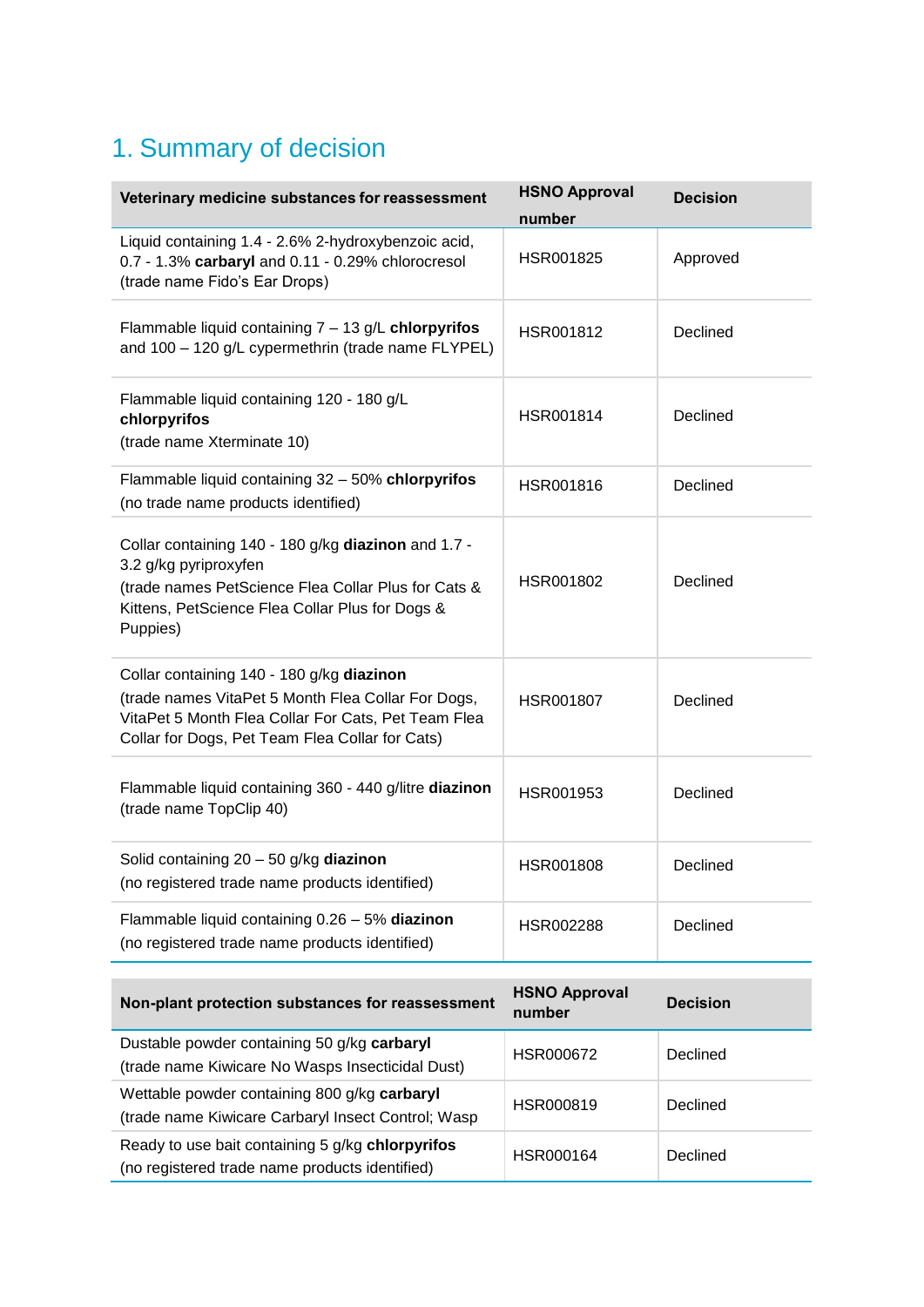| Paste containing 5 g/kg chlorpyrifos<br>(no registered trade name products identified)                   | HSR000166 | Declined |
|----------------------------------------------------------------------------------------------------------|-----------|----------|
| Microencapsulated suspension concentrate containing<br>200 g/L chlorpyrifos                              | HSR000168 | Declined |
| Emulsifiable concentrate containing 240 g/litre<br>chlorpyrifos                                          | HSR000169 | Declined |
| Ready to use liquid containing 20 g/litre chlorpyrifos<br>(no registered trade name products identified) | HSR000172 | Declined |
| Flammable liquid containing $2.5 - 3%$ chlorpyrifos<br>(no registered trade name products identified)    | HSR001810 | Declined |
| General purpose insect spray (contains diazinon)<br>(no registered trade name products identified)       | HSR001741 | Declined |
| Aerosol containing $0.3 - 0.7\%$ carbaryl and $0.4 -$<br>0.8% piperonyl butoxide                         | HSR001811 | Declined |

(no registered trade name products identified)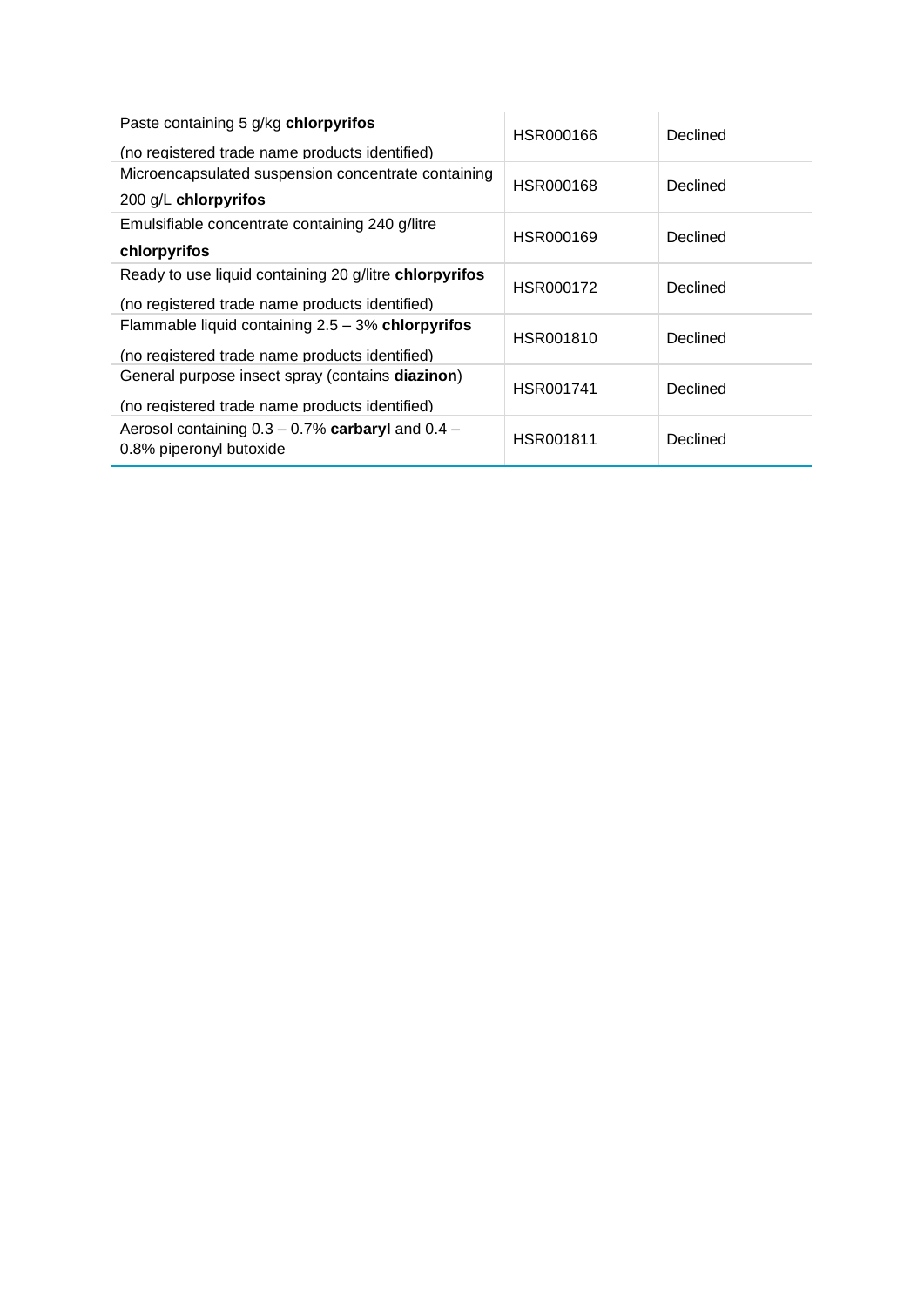# 2. Background

# 2.1. Scope

- 2.1.1.The Environmental Protection Authority (EPA) is reassessing substances containing carbaryl, chlorpyrifos and diazinon (CCD) used in veterinary medicines and other non-plant protection products because of concerns about the safety and well-being of people and the environment arising from their use.
- 2.1.2.Chlorpyrifos and diazinon are organophosphates, and carbaryl is a carbamate compound. These organophosphates and carbamates (OPCs) are insecticides used against a broad range of insect pests for a variety of purposes including veterinary medicines and potentially for nonplant protection uses such as public health (e.g. for pest control in hospitals, restaurants etc.), and industrial uses (e.g. for building, warehouse or industrial structure pest control).
- 2.1.3.The acute health effects resulting from exposure to high levels of OPCs are well known from animal studies and numerous human poisoning incidents. Short term exposure can result in symptoms including increased sweating and salivation, dizziness, fatigue, runny nose or eyes, nausea, intestinal discomfort, confusion and changes in heart rate. At high levels of exposure more severe effects such as paralysis, seizures, loss of consciousness and death may occur.
- 2.1.4.As well as acute toxicity, there are concerns over the potential for OPCs to cause longer term adverse health effects in humans. These include the potential for chronic health effects following acute poisoning, and effects as a result of chronic exposure to lower levels that do not cause the clinical signs or symptoms of poisoning.
- 2.1.5.OPCs are also harmful to the environment. They are very toxic to the aquatic environment and to terrestrial invertebrates (e.g. bees).

### 2.2. Purpose of this document

2.2.1.This document has been prepared by the Decision Making Committee (the Committee) for this application. It outlines our assessment of the available information, and notifies our decision on the use of substances containing CCD covered in this application.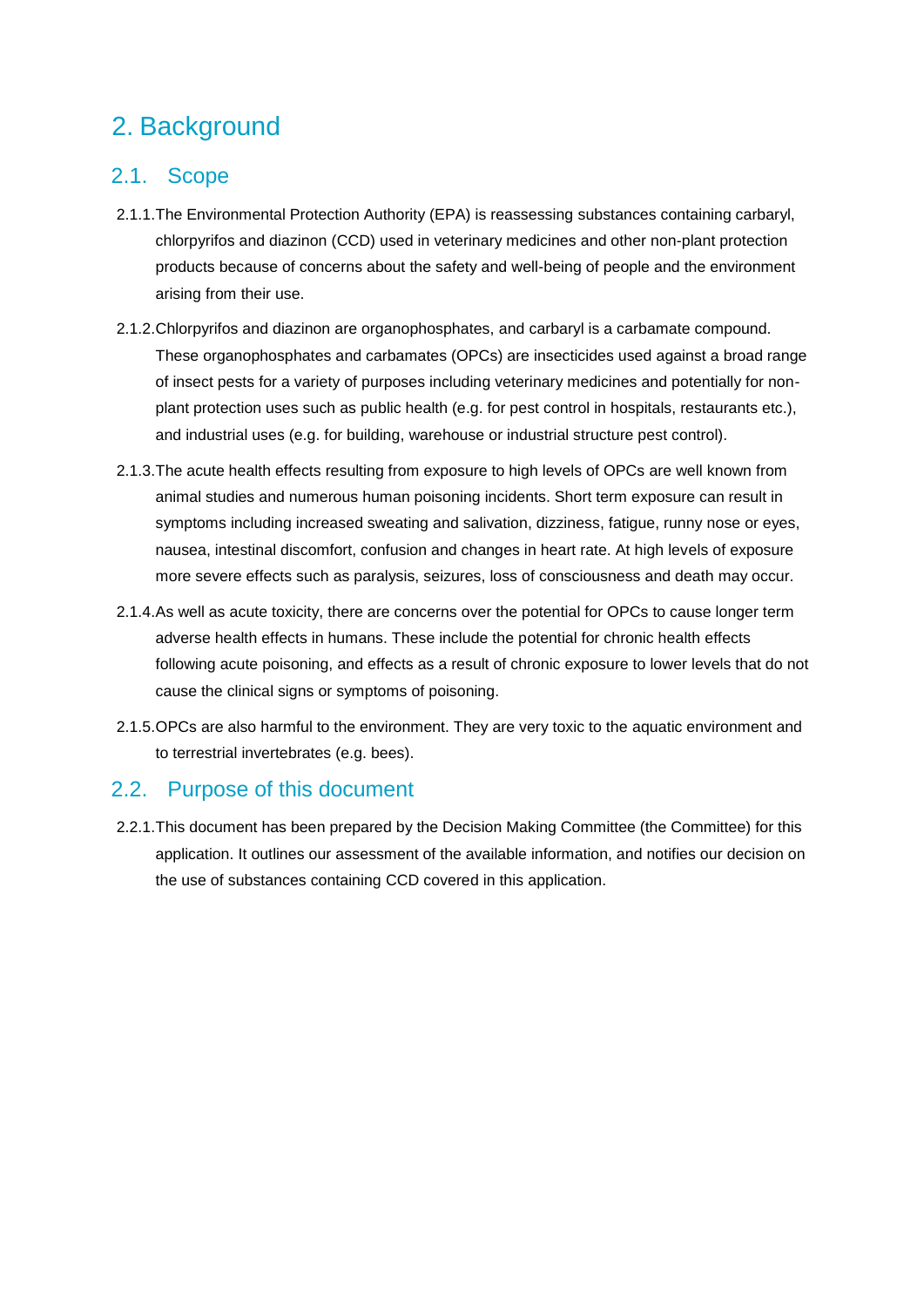# 3. The reassessment of CCD

## 3.1. Grounds

- 3.1.1.In 2009, the Environmental Risk Management Authority of New Zealand (ERMA New Zealand, now the EPA) established grounds to reassess the approvals for substances containing diazinon, and grounds to reassess carbaryl and chlorpyrifos were established in 2012, in accordance with section 62 of the Hazardous Substances and New Organisms (HSNO) Act (the Act). In reaching that decision, ERMA New Zealand noted the following:
	- Overseas regulatory action had led to the withdrawal/phasing out of CCD in Europe (and certain products in North America), the adoption of more stringent measures for domestic and agricultural use in the USA and Canada, and the possible adoption of more stringent measures in Australia.
	- The reassessment of CCD was aligned with the principles of ERMA New Zealand's Risk Reduction strategy.

### 3.2. Substances and approvals for reassessment

3.2.1.There are 19 HSNO approvals in total covered by this reassessment, pertaining to substances containing carbaryl, chlorpyrifos or diazinon; nine for use in veterinary medicines and ten for non-plant protection uses.

#### 3.3. The application

- 3.3.1.An application for the reassessment was prepared by EPA staff on behalf of the Chief Executive under section 63 of the Act.
- 3.3.2.EPA staff sought information from a wide range of sources on the way that the substances are used in New Zealand. The risk assessments were conducted on use patterns as recommended on the product labels and through consultation with industry representatives, and included information obtained via the call for information on the application in 2014.
- 3.3.3.During these rounds of stakeholder engagement and data gathering, feedback was also sought on the practicality, economic viability and sustainability of proposed additional controls, and on the benefits associated with use of the substances for specific sectors.
- 3.3.4.The Chief Executive submitted the application for reassessment on 25 August 2015.

### 3.4. Legislative basis for the application

3.4.1.The application for the reassessment was lodged pursuant to section 63 of the Act and, as required under that section, deemed to be an application made under section 29 of the Act. Section 29 requires the Committee to consider positive and adverse effects of the substance and to make a decision based on whether or not the positive effects of the substance outweigh the adverse effects of the substance.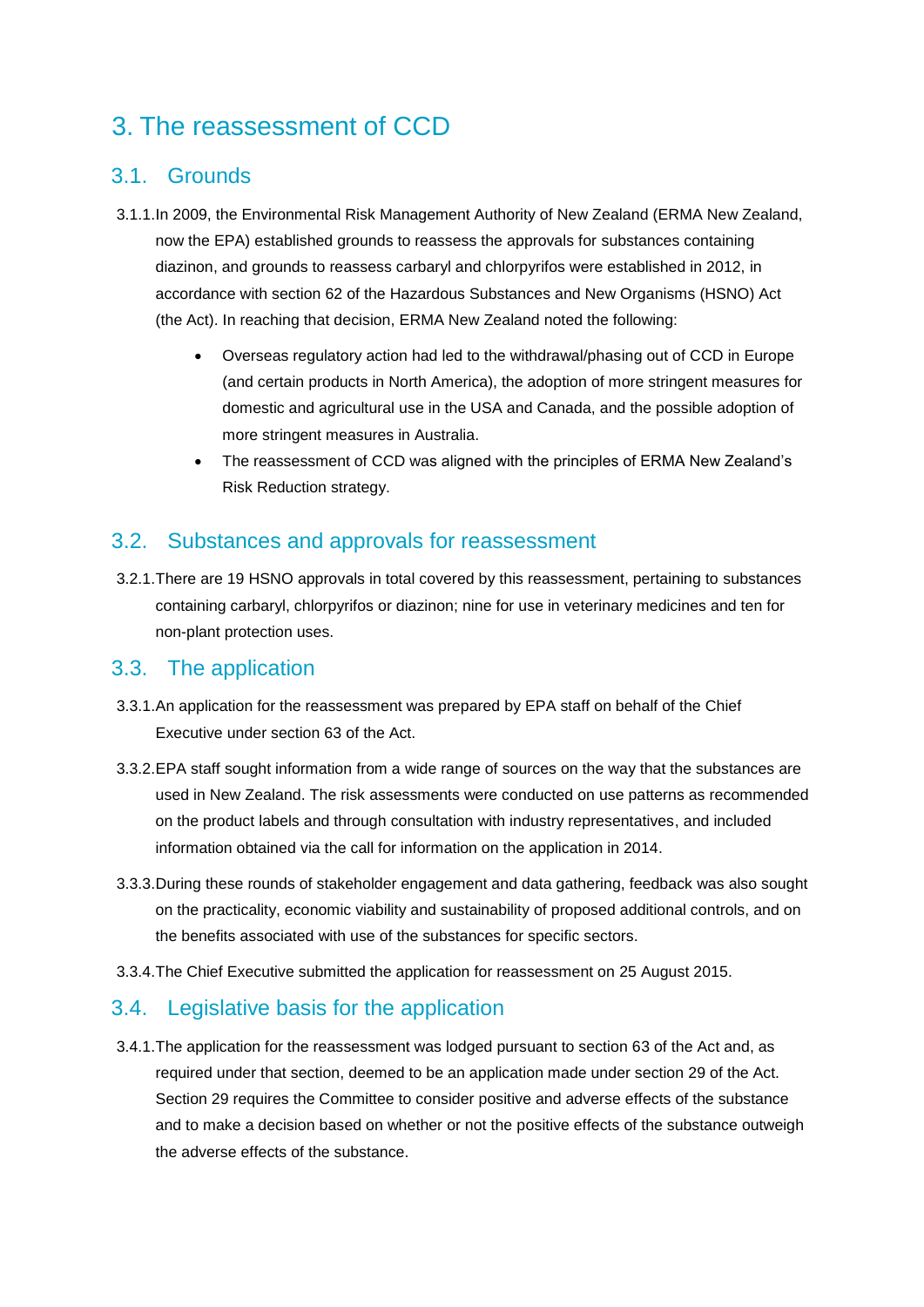3.4.2.Consideration of the application followed the relevant sections of the Act and the decisionmaking Methodology established under section 9 of the Act.

## 3.5. Appointment of the Committee

3.5.1.The following members of the HSNO Committee were appointed in accordance with the Crown Entities Act 2004 to consider the application in accordance with a delegation under section 19(2)(b): Dr Deborah Read (Chair), Dr Kevin Thompson, and Dr Louise Malone.

### 3.6. Timeline

3.6.1.The timeline for the application was as follows:

| Action                         | Date             |
|--------------------------------|------------------|
| Application formally received  | 11 August 2015   |
| Application publicly notified  | 25 August 2015   |
| Public submissions closed      | 6 October 2015   |
| Staff Update Report circulated | 3 November 2015  |
| Consideration held             | 17 November 2015 |

# 3.7. Notification of the application

- 3.7.1.In accordance with section 53 of the Act, the application was publicly notified on the EPA website on 25 August 2015. Notification was sent to recipients of the relevant interested parties' email lists, and media alerts were issued.
- 3.7.2.The Minister for the Environment was advised of the application on 25 August 2015 in accordance with section 53(4)(a) of the Act.
- 3.7.3.An application summary was also sent to government agencies which were identified as having a specific interest in the application and interested parties who had previously indicated that they wished to be notified of this application in accordance with section 53(4)(b) of the Act.

# 3.8. Staff Update Report

- 3.8.1.EPA staff prepared a Staff Update Report to provide the Committee and submitters with a review of the submissions received in response to the public notification of the reassessment application.
- 3.8.2.In preparing this report, EPA staff reviewed all the submissions and prepared responses to significant issues raised. The Staff Update Report was circulated on 3 November 2015.

# 3.9. Information available for the consideration

- 3.9.1.The Committee had available for its consideration the following:
	- Reassessment application
	- Staff Update Report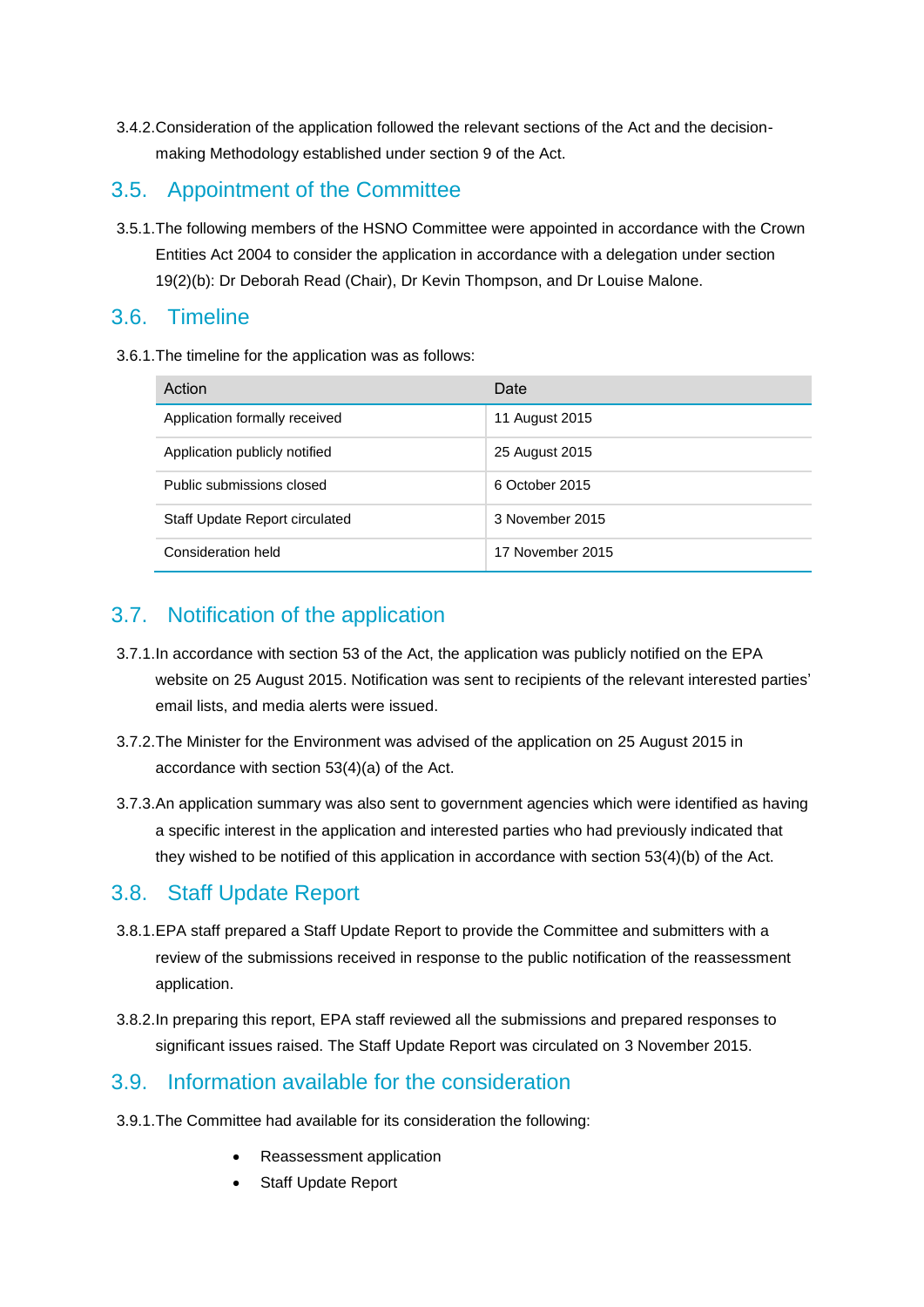- NZIER cost benefit analysis
- The Use of Diazinon as a Veterinary Medicine in New Zealand: A Report to ERMA New Zealand (AgResearch)
- Five written submissions

## 3.10. Public consultation and the consideration

3.10.1. Five submissions were received during the public notification period; two supported the proposals outlined in the application, two neither supported nor opposed the proposals, and one opposed the proposals.

| <b>Submission</b><br><b>Number</b> | <b>Submitter</b>  | <b>Submitter Organisation (if relevant)</b>     |
|------------------------------------|-------------------|-------------------------------------------------|
| 111533                             |                   | WorkSafe New Zealand - Auckland                 |
| 111549                             | Oliver Sutherland | Te Rūnanga o Ngāi Tahu (Ngāi Tahu)              |
| 111551                             | John Hicking      | Orion Crop Protection Ltd                       |
| 111555                             | Ann Thompson      | Federated Farmers of New Zealand (Incorporated) |
| 111550                             | Chris Houston     | Beef and Lamb New Zealand Ltd                   |

#### **Table 1 Submissions received**

3.10.2. Key points from the submissions are addressed throughout this document.

3.10.3. A consideration meeting was convened in accordance with section 60 of the Act and clause 2(b) of the HSNO Methodology. The consideration was held by teleconference on 17 November 2015.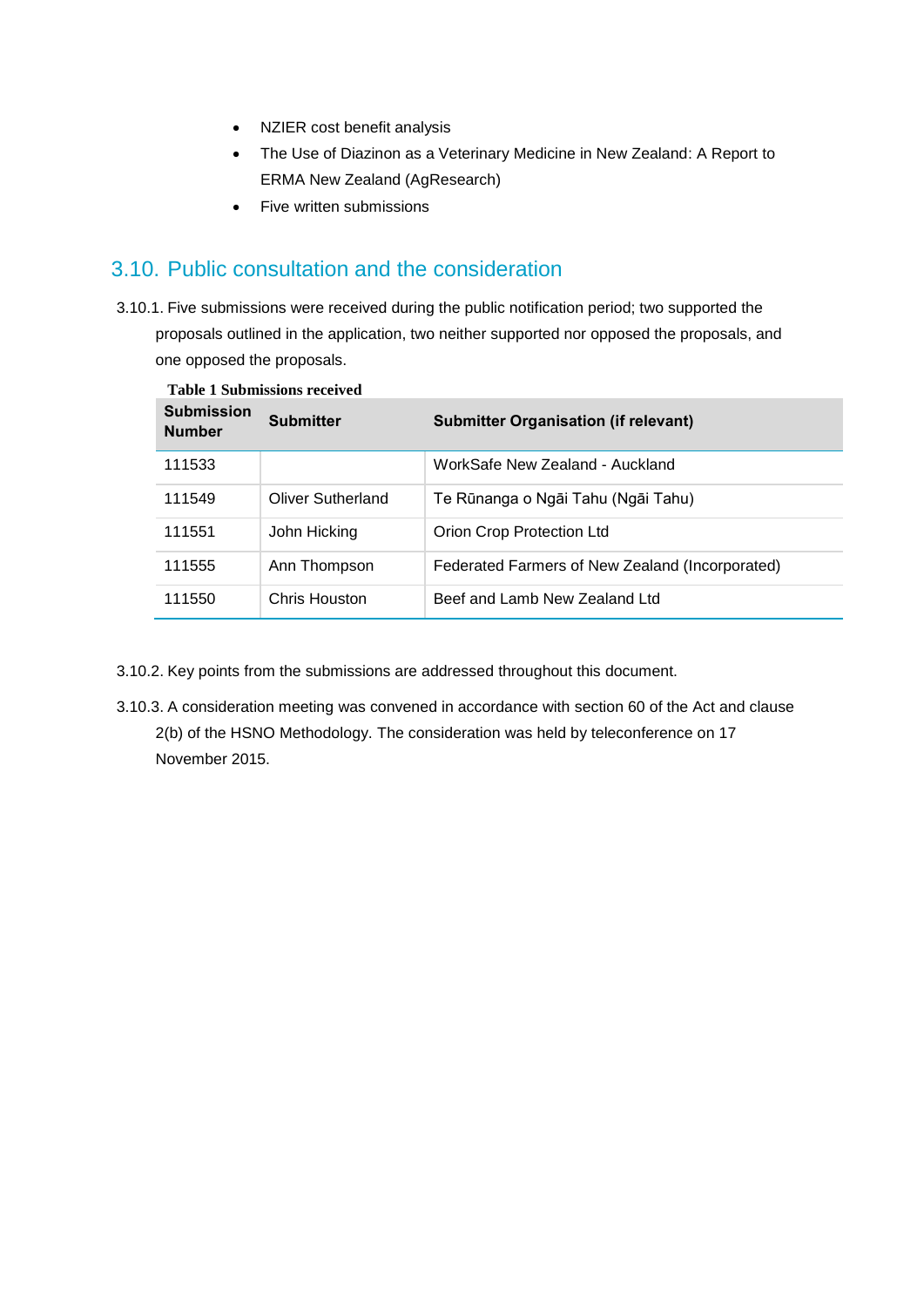# 4. Treaty of Waitangi (Te Tiriti ō Waitangi)

## 4.1. Introduction

- 4.1.1.Under section 8 of the Hazardous Substances and New Organisms Act (1996), all persons exercising powers and functions under the Act are to take into account the principles of the Treaty of Waitangi (Tiriti ō Waitangi).
- 4.1.2.In reference to the principles of the Treaty of Waitangi, the Committee focused its attention on the generally accepted principles of partnership, participation and protection.
- 4.1.3.The principles of partnership and participation refer to the shared obligation on both the Crown and Māori to act reasonably, honourably and in good faith towards each other to ensure the making of informed decisions on matters affecting the interests of Māori. Additionally, the Waitangi Tribunal has previously recommended that "Environmental matters, especially as they may affect Māori access to traditional food resources also require consultation with Māori people concerned."<sup>1</sup>
- 4.1.4.The Crown's duty of active protection is the obligation to take positive steps to ensure Māori interests are protected. Further, that this protection is not merely passive but extends to active protection of Māori people in the use of their lands and waters to the fullest extent practicable.

### 4.2. Response from submitters

- 4.2.1.The Committee considered the written submission from Dr Oliver Sutherland on behalf of the Ngāi Tahu HSNO committee.
- 4.2.2.The Ngāi Tahu HSNO committee expressed support for the "*phasing out of all products containing chlorpyrifos, diazinon and carbaryl with the exception of the ear drop product for cats and dogs*".
- 4.2.3.Ngāi Tahu supports the environmental risk assessment undertaken by the EPA, but noted that "*the risk of environmental or other risk resulting from the disposal of used/broken/fallen off flea*  collars is not mentioned. We do not know how significant this risk would be, but given that it *may well occur in a domestic setting it should have at least been acknowledged*".
- 4.2.4.Ngāi Tahu also suggested that the sheep farming and shearing industries should be made aware of the results of the human health risk assessment ,especially in relation to past exposure. The Committee recommends that the EPA draw this to the attention of WorkSafe New Zealand.
- 4.2.5.The Committee noted that submissions from WorkSafe New Zealand, Beef + Lamb New Zealand Ltd and Federated Farmers of New Zealand (Incorporated) acknowledged the human health risks associated with CCD.

<sup>1</sup> <sup>1</sup> P. McDonald (September 1991) "Consultation with Iwi" Planning Quarterly pp8-10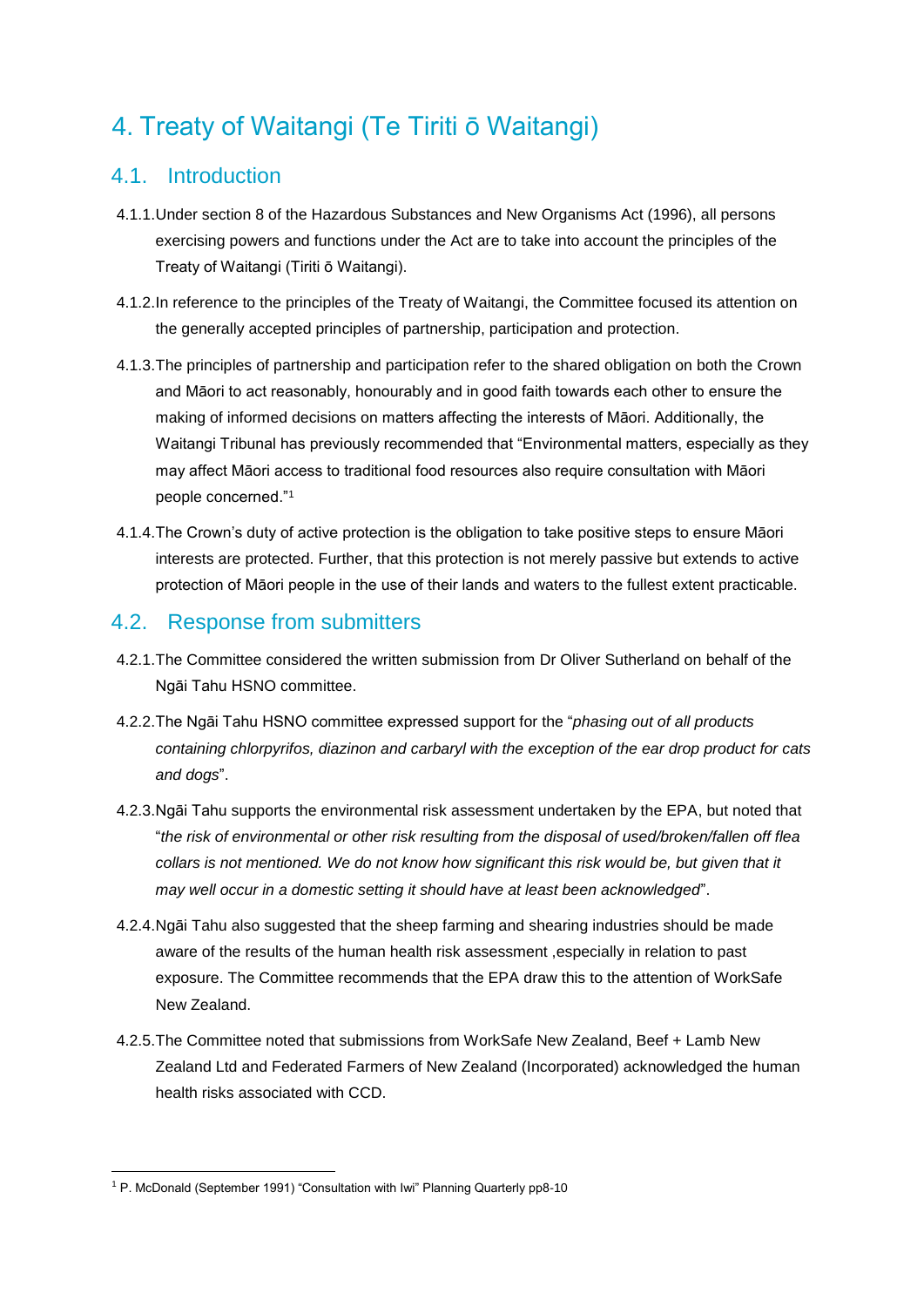# 5. Hazard classifications

- 5.1.1.As part of the reassessment, EPA staff reviewed the HSNO classifications for CCD and formulations containing these substances. A number of changes to the classifications were proposed.
- 5.1.2.Classifications for the active ingredients were reviewed based on data from international regulators and other authorities. For the formulated substances containing the active ingredients, classifications took into account:
	- The revised classifications for the active ingredients
	- Changes in the mixture rules applied by the EPA in establishing classifications (summation, rather than additivity, is now used for mixture rules to derive ecotoxicity classifications for mixtures)
	- Any changes in the classification of the other components of the mixtures that may have occurred since the original classification was carried out.

5.1.3.The Committee has adopted the classifications listed in Table 2.

| <b>Substance Name</b>                                                                                                        | <b>Approval Number</b> | <b>Current Classification</b>                                                                             | <b>New Classification</b>                                                                                  |
|------------------------------------------------------------------------------------------------------------------------------|------------------------|-----------------------------------------------------------------------------------------------------------|------------------------------------------------------------------------------------------------------------|
| Liquid containing<br>$1.4 - 2.6\%$ 2-<br>hydroxybenzoic<br>acid, 0.7 - 1.3%<br>carbaryl and 0.11<br>$-0.29%$<br>chlorocresol | HSR001825              | $6.1E$ (oral),<br>$6.1E$ (dermal),<br>6.3B,<br>6.4A,<br>6.5B,<br>6.7B,<br>$6.9B$ (oral),<br>9.1C,<br>9.4C | Add 9.2D, 9.3C<br>Remove 6.1E<br>(oral), 6.1E<br>(dermal), 6.4A<br>Change 9.1C to<br>9.1A; 9.4C to<br>9.4B |

#### **Table 2 Summary of the new classifications for carbaryl containing formulation - Fido's Ear Drops**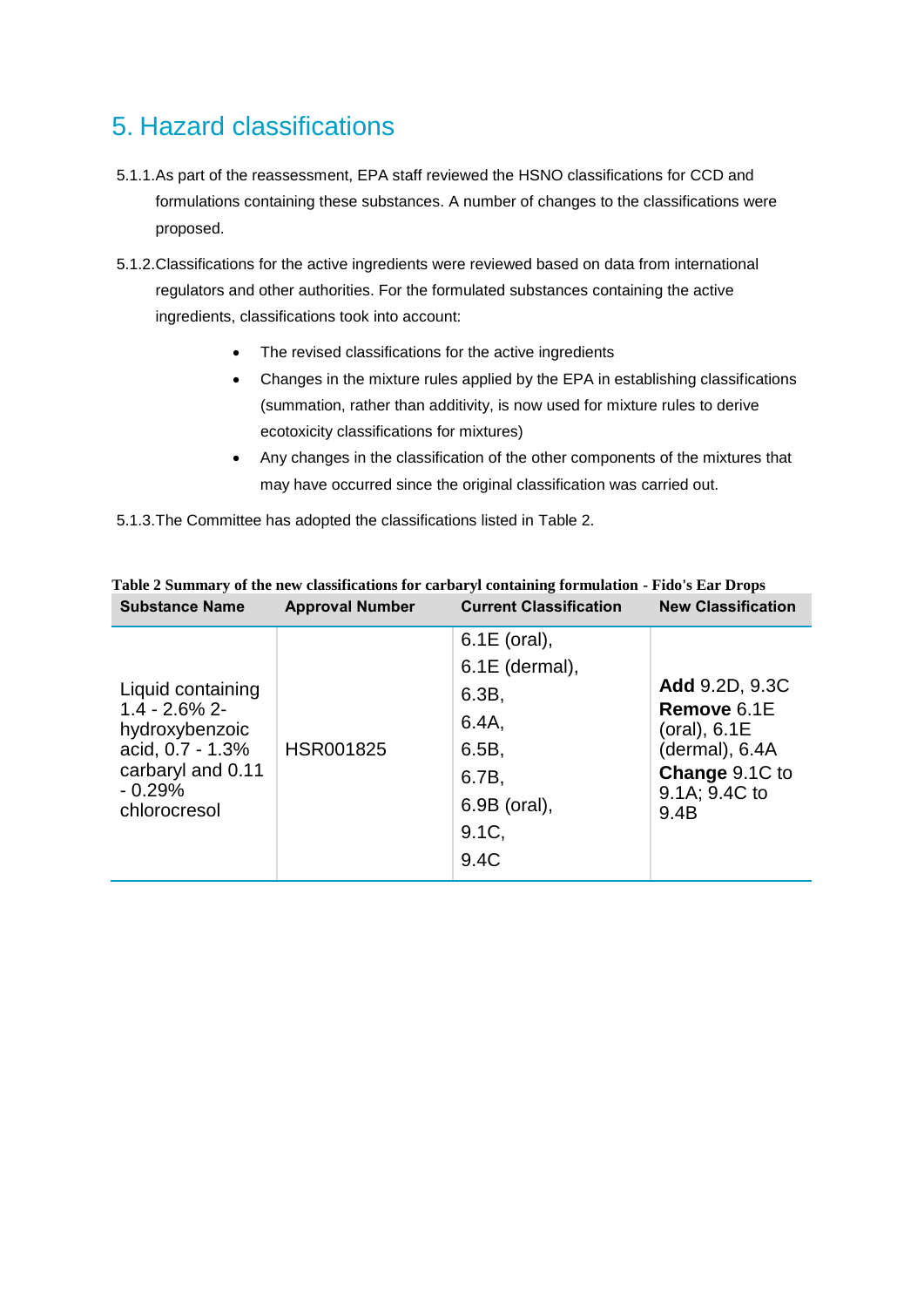# 6. Assessment of benefits

#### 6.1. Summary

6.1.1.The Committee's view, set out in more detail below, is that the benefits from substances containing carbaryl, chlorpyrifos or diazinon are negligible other than for the carbaryl based product "Fido's Ear Drops".

#### 6.2. Introduction

6.2.1.The Committee reviewed the EPA staff assessment of the potential benefits of all the substances containing carbaryl, chlorpyrifos and diazinon listed in the application. In addition, the Committee considered the submission from Orion Crop Protection, which specified potential benefits from the use of the diazinon based sheep dip - TopClip.

#### 6.3. Benefits from veterinary use

#### **Benefits from TopClip**

- 6.3.1.In relation to benefits, the Committee noted all the points in the EPA Staff Update Report and from submitters, and in general agreed with the conclusions in the Staff Report.
- 6.3.2.Orion Crop Protection Ltd considers that if this substance is withdrawn from the market, users may shift to another low cost alternative organophosphate product. If the chlorpyrifos based products (which are not currently being manufactured) also have their approvals revoked, the only alternative organophosphate product would be one containing propetamphos, which is used in an equivalent way.
- 6.3.3.Orion Crop Protection Ltd stated that propetamphos is more acutely toxic than diazinon. The Committee agreed that a shift to propetamphos might be a potential adverse outcome of this decision, however, without a full review of the risks, costs and benefits of propetamphos it is not possible to conclude whether this is a better or worse alternative than diazinon. Comparing the hazard classifications of the products is not a sufficient assessment. The Committee also noted that there are other alternatives to propetamphos available for the treatment of ectoparasites of sheep.
- 6.3.4.EPA staff expect organophosphate products containing propetamphos will be included in a future EPA reassessment. The Committee does not want to encourage the use of an alternative, more toxic organophosphate and considered that substances containing propetamphos should be reassessed as soon as possible by the EPA.
- 6.3.5.Although the Committee considered that there are some benefits associated with continued use of TopClip, these do not appear to be significant given the availability of non-organophosphate alternatives. The Committee therefore considered these benefits to be negligible.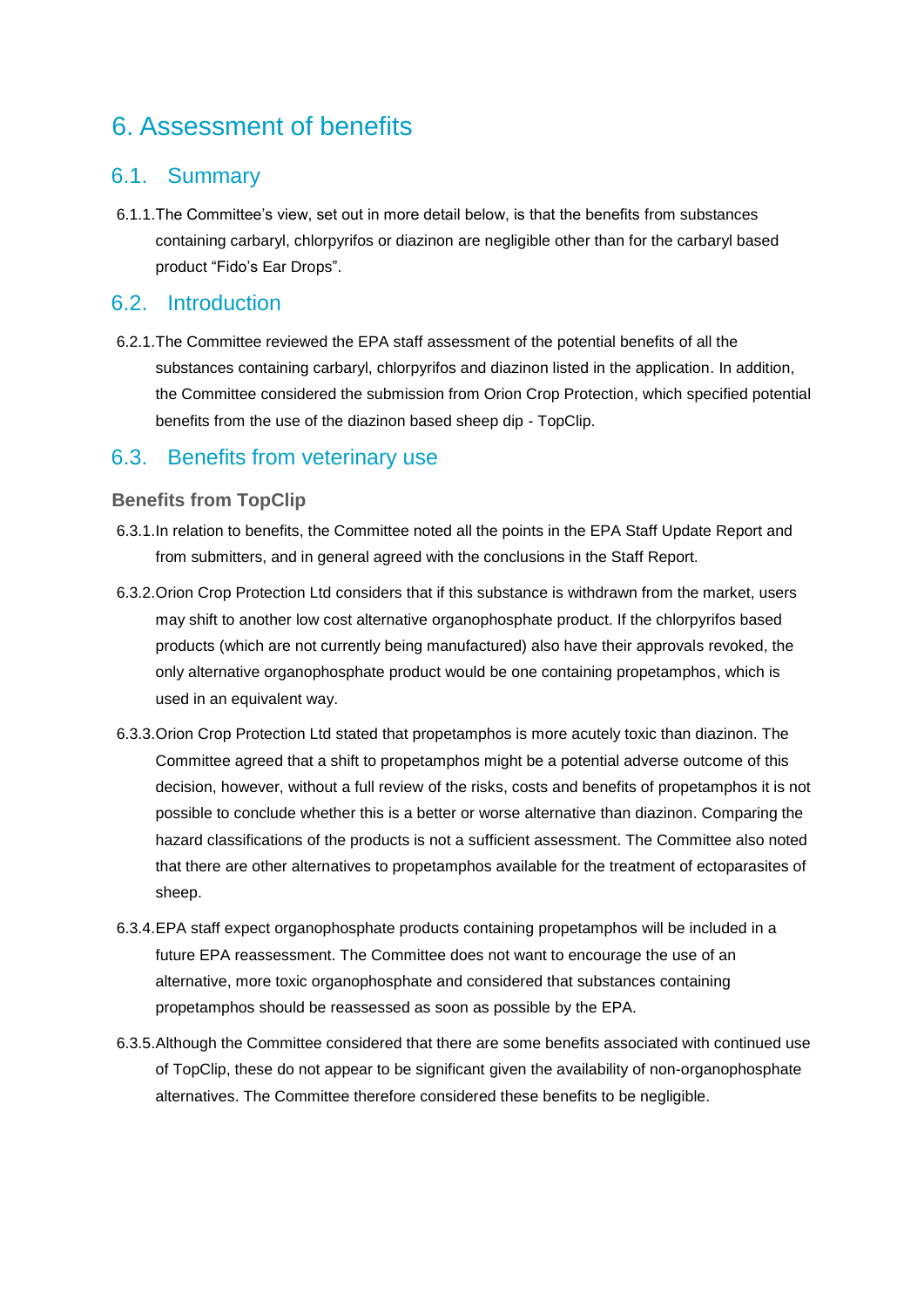#### **Benefits from diazinon flea collars for cats and dogs**

6.3.6.The Committee considered the potential benefits from using diazinon in flea collars on cats and dogs, and found them to be negligible.

#### **Benefits from carbaryl based ear drops – Fido's Ear Drops**

6.3.7.The Committee considered the benefits outlined in the application, and concluded that the benefits from use of carbaryl containing ear drops include efficacy in treating pests, and ease with which the product can be applied. The Committee considered these benefits to be nonnegligible.

#### 6.4. Benefits from non-plant protection use

6.4.1.The Committee noted that there are no perceivable benefits to be derived from the ongoing use of CCD for non-plant protection applications, particularly as they are no longer used in New Zealand.

#### 6.5. Human health benefits

6.5.1.The Committee considered that there are no human health benefits to be derived from the use of CCDs.

#### 6.6. Benefits to Māori

6.6.1.No specific benefits to Maori have been identified.

#### 6.7. Benefits to society and communities

- 6.7.1.EPA staff identified a positive effect on society and communities in terms of reducing anxiety associated with expectations of future capability to counter pest problems.
- 6.7.2.The EPA staff also noted that there may be a social benefit from the continued use of CCD in that it may be cheaper than alternative substances.
- 6.7.3.The Committee considered that these positive effects result in tangible benefits to society and communities.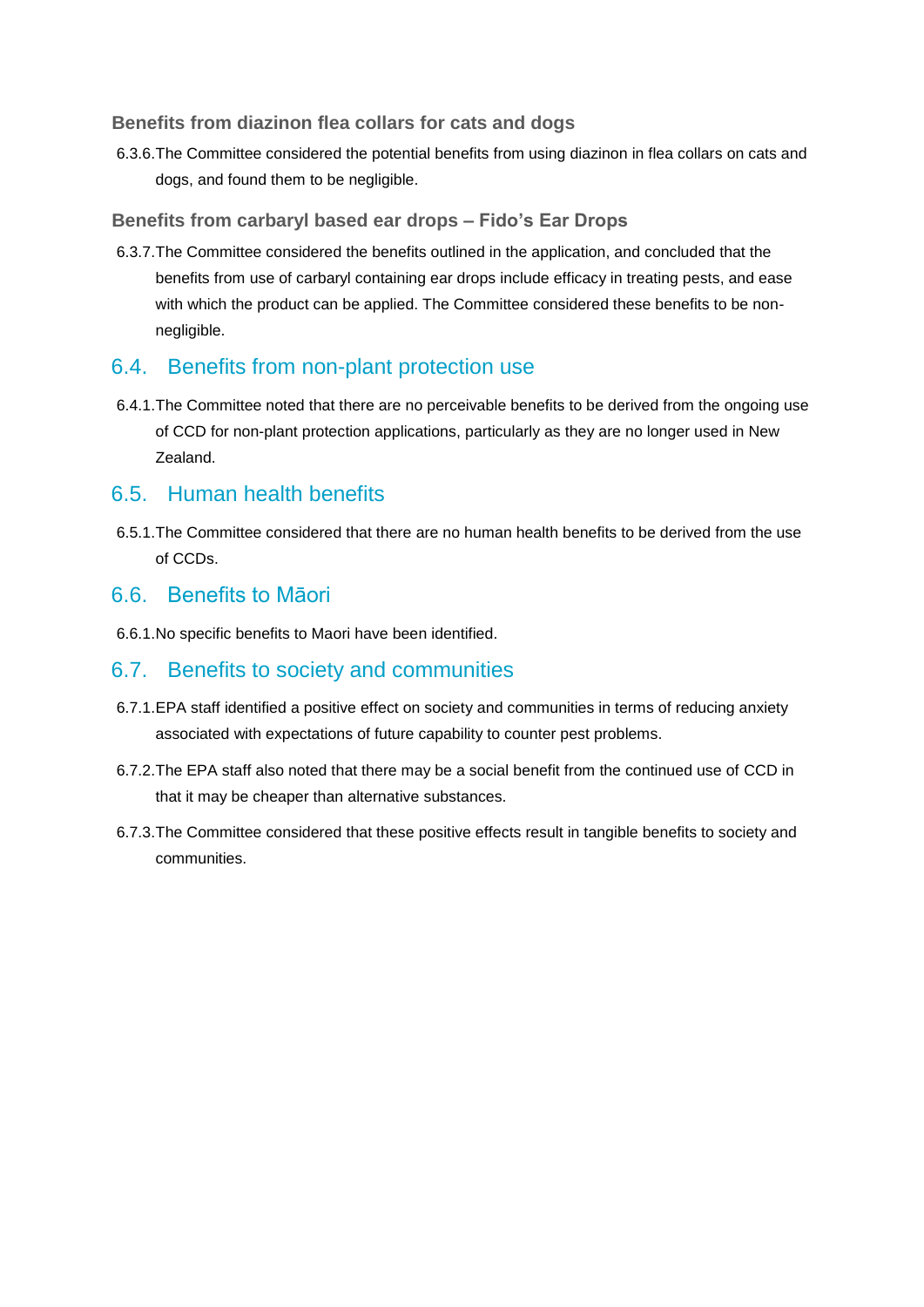# 7. Assessment of adverse effects

### 7.1. Summary

7.1.1.Carbaryl, chlorpyrifos and diazinon, being a carbamate and organophosphates, are known to be toxic to people and the environment. The mode of action by which they kill pests (inhibition of the acetylcholinesterase enzyme) also affects humans and other species. The generic effects of OPCs have been discussed in the EPAs decision on the reassessment of OPCs (APP202142) and are also relevant here.

#### 7.2. Risk Assessment

- 7.2.1.EPA staff undertook a human health and environmental risk assessment for CCD-containing substances in use in New Zealand.
- 7.2.2.The data relating to the toxicological and ecotoxicological effects are based on human or animal studies. Where possible, the toxicity and ecotoxicity data specific to the substances evaluated are those used by other international regulators. In some instances key information relevant to the risk assessment, such as higher tier operator or re-entry worker exposure monitoring studies or dermal absorption data were not available. In these instances, EPA staff followed international practice and used reasonable worst case scenarios or default values, or did not calculate the risks.
- 7.2.3.Exposure was assessed using application rates and methods provided by stakeholder feedback including additional information from Orion Crop Protection Ltd about the use pattern of TopClip, as well as the application rates and methods listed on product labels.
- 7.2.4.To allow a comparison between the benefits and the risks associated with the application of CCD-containing substances, qualitative descriptors were used which assign the level of risk into broad categories of negligible, low, medium or high. In line with the EPA's Methodology, these descriptors account for the likelihood and magnitude of an adverse effect. The Committee considered that even low risks are of concern.
- 7.2.5.Full details on the risk assessment approach and results can be found in the application and the EPA staff update report.

### 7.3. Adverse effects on human health

- 7.3.1.The Committee considered the effects on human health outlined in the application and further refined in the Staff Update Report. The Committee noted that use of these substances, with the exception of carbaryl based ear drops, presents risks to human health that are significantly higher than an acceptable level of concern.
- 7.3.2.The Committee questioned the fact that the Australian Pesticides and Veterinary Medicines Authority's review of the adverse effects of flea collars on human health showed no risks to human health. EPA staff responded that there appeared to be no quantitative risk assessment included in that Australian review. The review appeared to assume that diazinon stays in the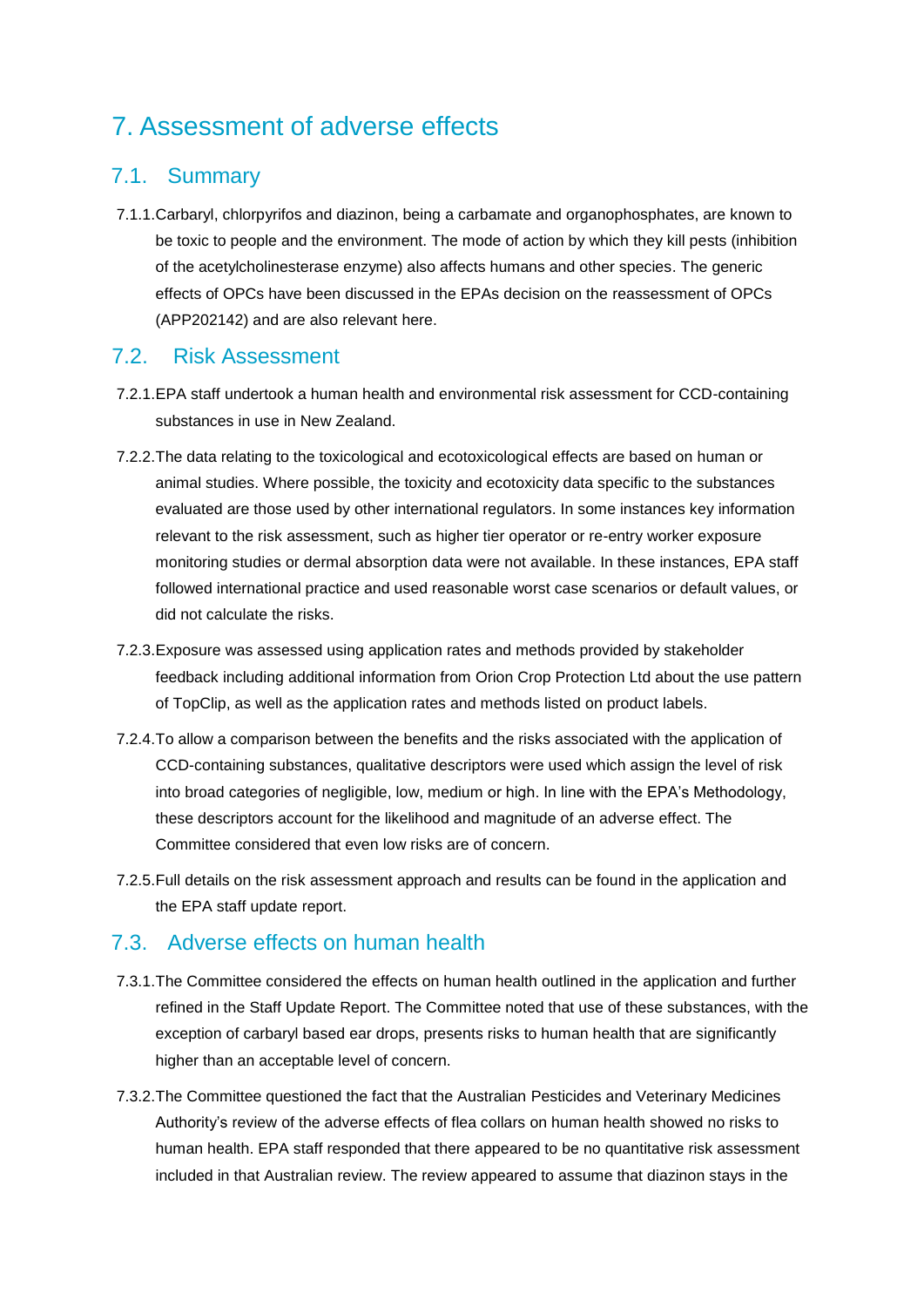collar matrix and didn't consider the same exposure pathways that EPA staff factored into the EPA risk assessment.

7.3.3.The Committee considered the adverse effects on human health to be non-negligible.

#### **Acute poisoning**

- 7.3.4.The acute effects of exposure to high levels of CCD are well established from animal studies and numerous human poisoning incidents.
- 7.3.5.Short term exposure can result in symptoms including increased sweating and salivation, dizziness, fatigue, runny nose or eyes, nausea, intestinal discomfort, confusion and changes in heart rate. At high levels of exposure more severe effects such as paralysis, seizures, loss of consciousness and death may occur.
- 7.3.6.In addition to the immediate effects, there are a number of possible neurological complications that can develop in the subsequent days-weeks following initial recovery: Intermediate syndrome (IMS) and OP-Induced Delayed Polyneuropathy (OPIDP).
- 7.3.7.The Committee noted that there is a paucity of data on CCD poisoning incidents in New Zealand. The extent of acute poisoning relating to organophosphates (let alone CCD) in nonplant protection use is unknown. However, the Committee was not convinced that the relative lack of reported cases is representative of the level of acute poisoning in New Zealand. The symptoms of CCD poisoning are non-specific and the time of onset varies depending on the route and severity of exposure. The Committee therefore considered under-recognition and under-reporting likely.

#### **Chronic health effects**

- 7.3.8.As well as acute toxicity, concerns have been raised over the potential for longer term adverse health effects. This includes the potential for chronic health effects following acute poisoning and for effects as a result of chronic exposure to low levels that do not cause the clinical signs or symptoms of poisoning.
- 7.3.9.Animal and human epidemiological studies have reported associations between acute and/or chronic exposure and a number of adverse effects. Examples of the type of effects that have been raised as concerns are:
	- Neuropsychological effects e.g. on attention, perception and memory
	- **Effects on motor function and muscle coordination**
	- Effects on the development of the nervous system following pre-natal or childhood exposure
	- Psychiatric illness e.g. anxiety and depression
	- Parkinson's disease
	- Increased risk of cancer
	- Increased risk of obesity and diabetes.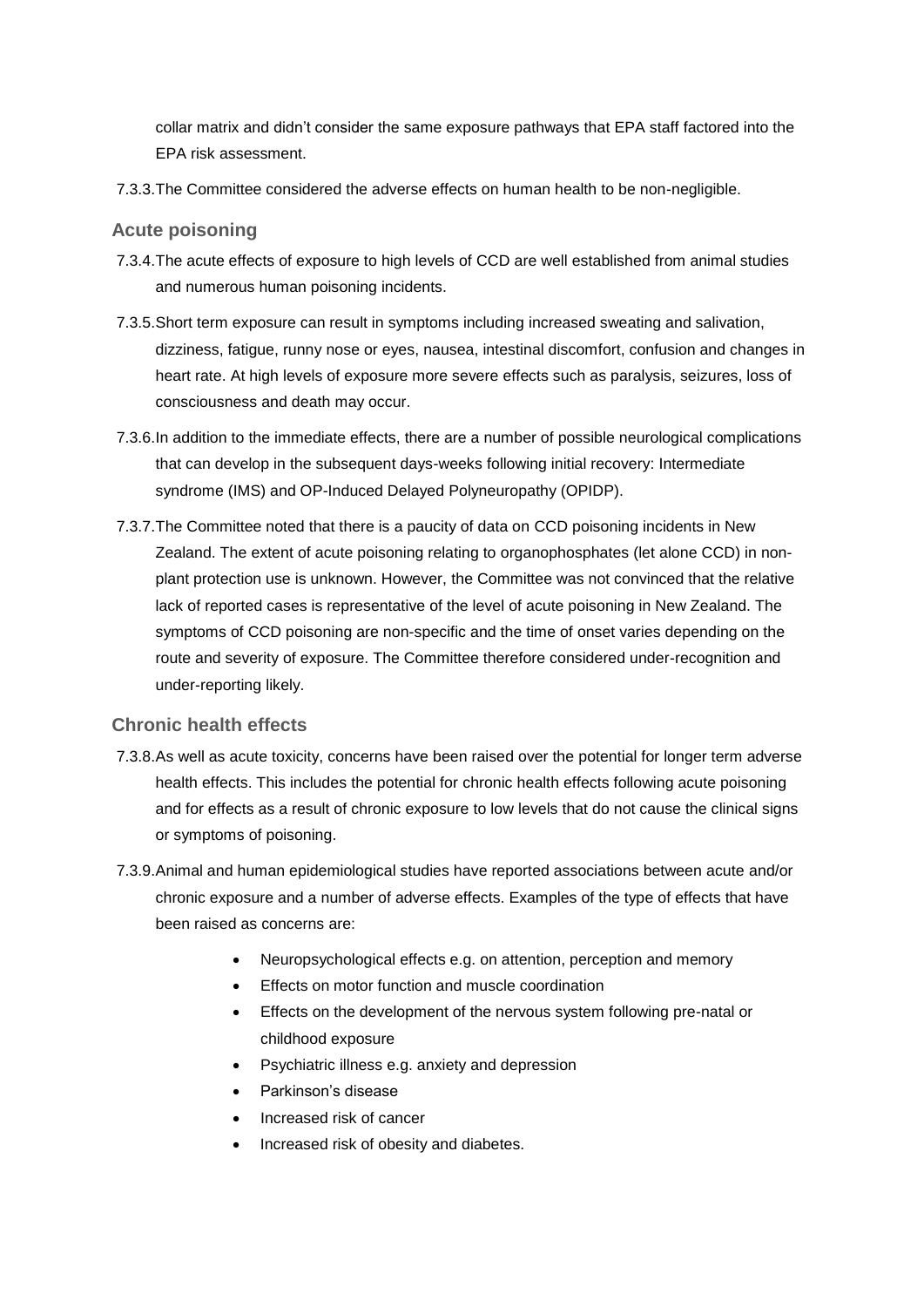### 7.4. Adverse effects on the environment

7.4.1.Carbaryl, chlorpyrifos and diazinon are all harmful to living organisms in the environment, not only to target insects. They are all considered very toxic to some aquatic life and to terrestrial invertebrates (e.g. bees), and in general to birds.

### 7.5. Adverse effects on the relationship of Māori to the environment

7.5.1.Diazinon in sheep dip may cause major health effects on those handling dip, sheep or from residues in wool, and has the potential to generate major adverse effects on Te Marae o Tangaroa. Diazinon sheep dip is especially likely to be of interest to Māori due to the potential for this substance to enter waterbodies and adversely affect culturally significant food species such as tuna (freshwater eels), inanga (whitebait), kōura / kēwai (freshwater crayfish) and piharau (lamprey). Furthermore, Māori are highly represented in occupations that involve handling sheep or wool (e.g. farming and shearing) whereby they may be exposed to diazinon. The foregoing risks to Māori associated with diazinon are elevated because there are no practical controls that can be applied to adequately manage potential risk to people and/or the environment.

## 7.6. Adverse effects on society and communities

7.6.1.In addition to human health effects or discrete incidents of harm to the environment, the Committee considered that there is a broader adverse effect associated with the use of CCDcontaining substances which results from general social concern and anxiety associated with their use.

# 7.7. Withdrawal of products from the market.

7.7.1.Many of the substances listed in the application have already been voluntarily withdrawn from the market. The Committee considers that there will be no adverse effects to New Zealand if these products are no longer approved for import and manufacture in New Zealand. Furthermore, the Committee is aware that there are alternative products available for use.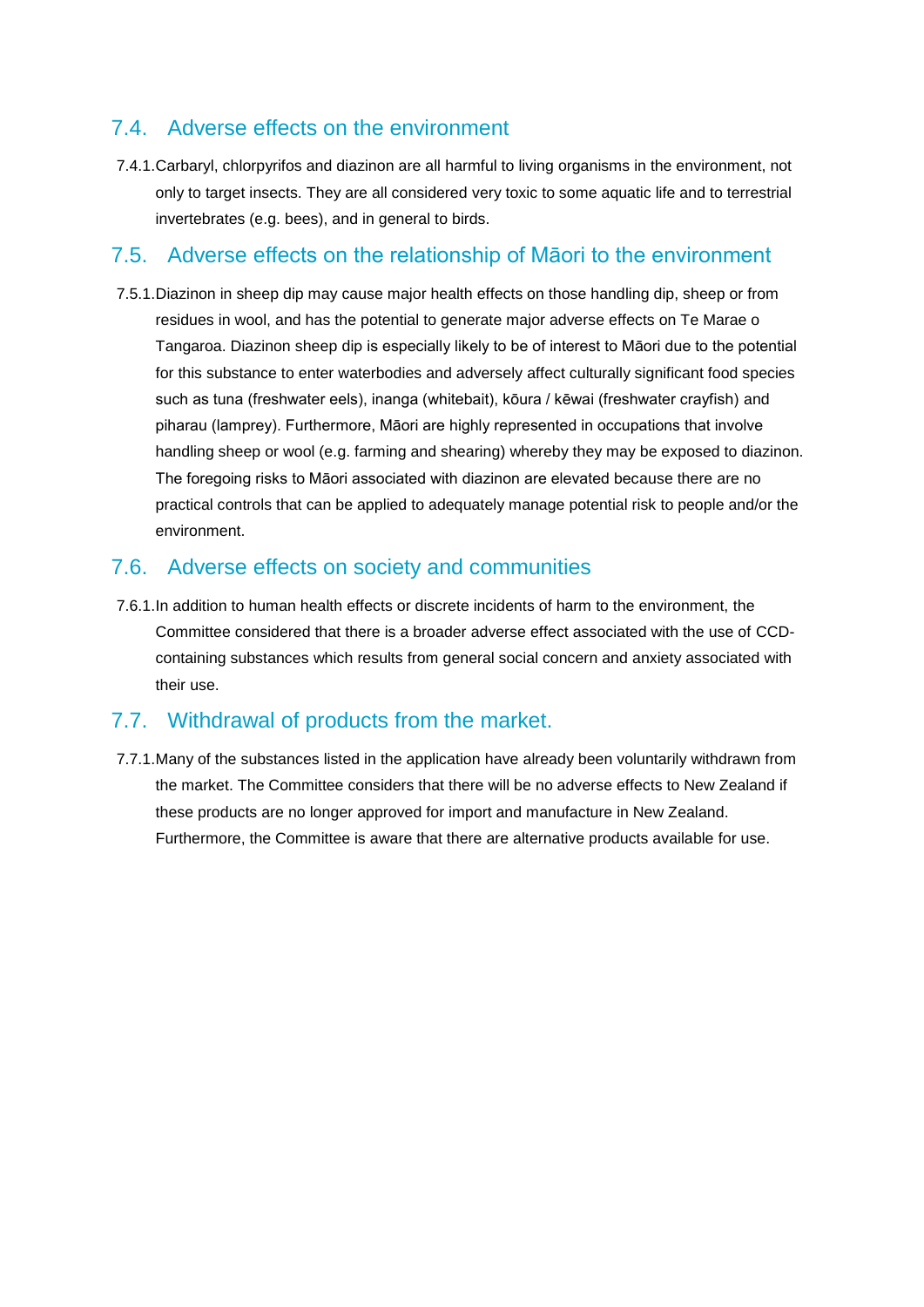# 8. International obligations

- 8.1.1.To achieve the purpose of HSNO, the EPA must consider the impacts of the application on New Zealand's international obligations.
- 8.1.2.The EPA staff have identified that all OPCs must meet the World Health Organization/Food and Agriculture Organisation Joint Meeting on Pesticide Specifications (JMPS) standards. Carbaryl, chlorpyrifos and diazinon are covered under this obligation despite their uses in veterinary medicines and for other non-plant protection uses.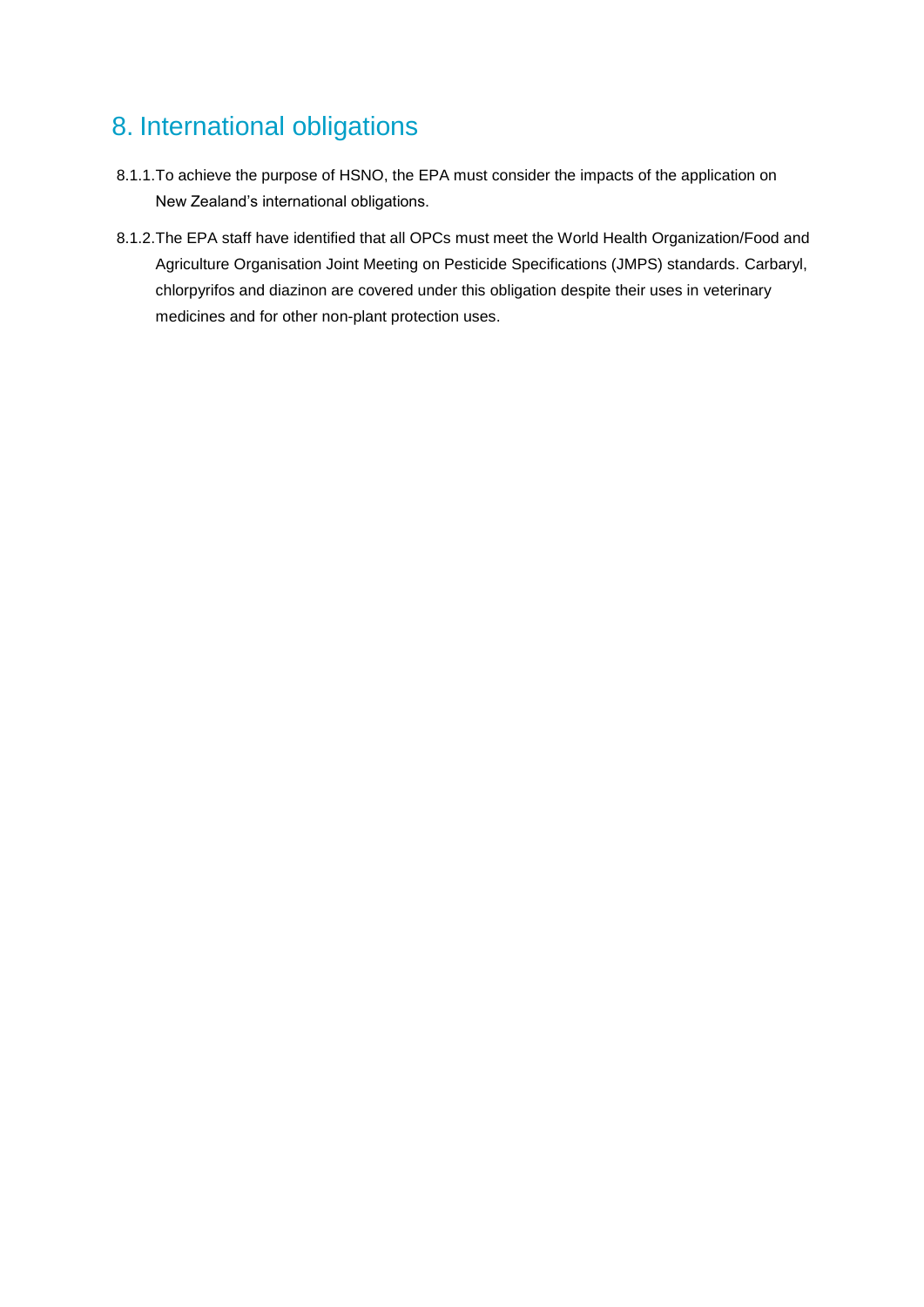# 9. Overall evaluation of effects

### 9.1. Introduction

- 9.1.1.The overall evaluation of risks, costs and benefits was carried out having regard to the tests in clauses 26 and 27 of the Methodology and section 29 of the Act.
- 9.1.2.Clause 34 of the Methodology sets out the approaches available to the Authority in evaluating the combined impact of risks, costs and benefits i.e. weighing up the risks, costs and benefits.

### 9.2. Summary and conclusions

- 9.2.1.The Committee considers that the risks from using Fido's Ear Drops are negligible after the controls are applied, and that the benefits are non-negligible. The Committee therefore considered this substance via clause 26 of the Methodology. The Committee considered that the benefits outweigh the risks.
- 9.2.2.The Committee considered that the risks associated with the use of TopClip are non-negligible and that there are no controls that would mitigate the risks. The Committee considered that the benefits from use of this product are negligible. The Committee therefore considered this substance via clause 27 of the Methodology, and the Committee considered that the risks outweigh the benefits.
- 9.2.3.The Committee considered the risks associated with the use of diazinon in flea collars for cats and dogs are non-negligible and that the benefits are negligible. The Committee considered their decision via clause 27 of the Methodology, and considered that the risks outweigh the benefits.
- 9.2.4.For all other substances listed in the application, the Committee noted that these have been withdrawn voluntarily from the market. The Committee considered the risks from these substances to be non-negligible and the benefits to be negligible. The Committee considered these substances via clause 27 of the Methodology and considered that the risks associated with all these substances outweigh the benefits of these products.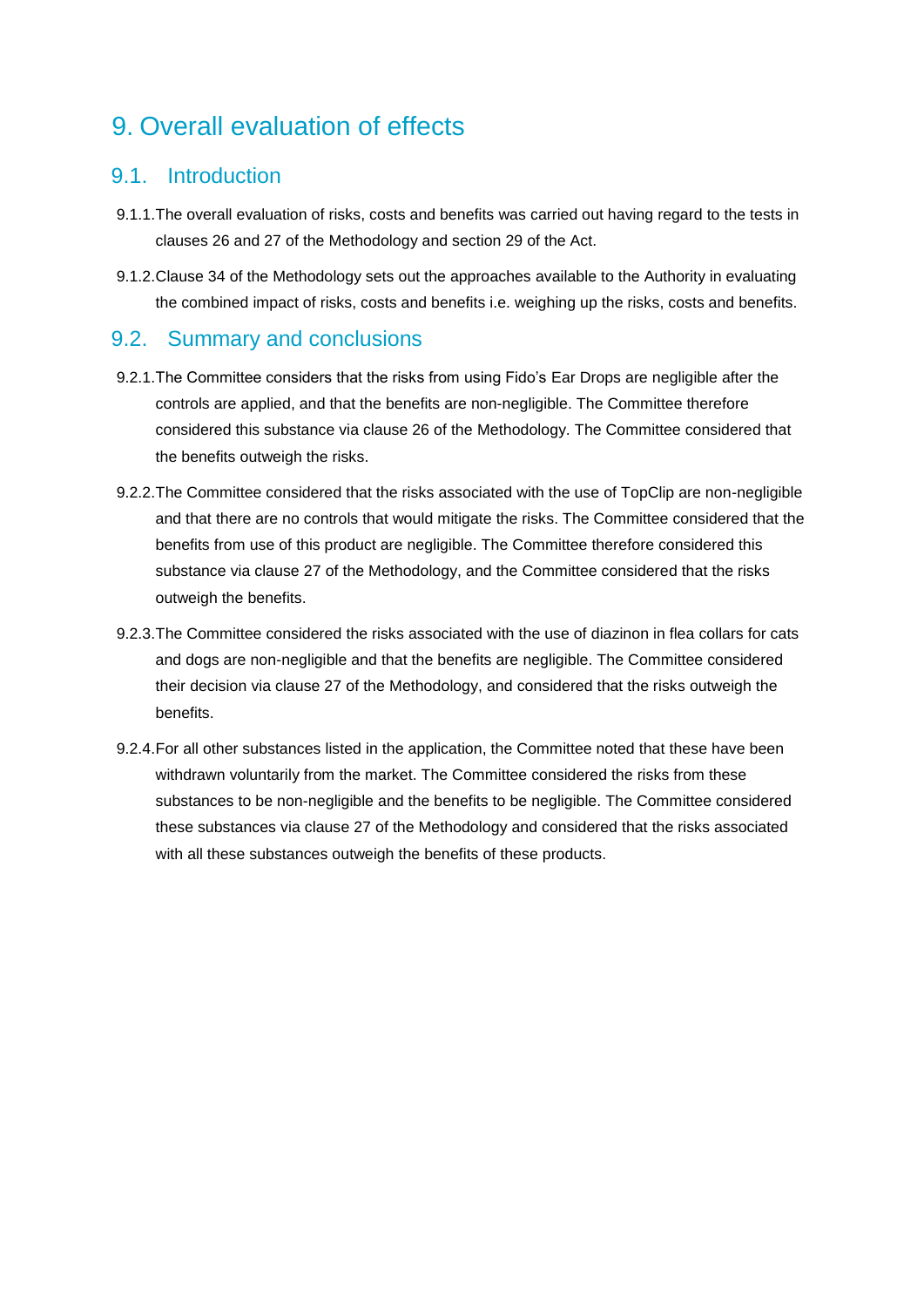# 10. Decision

- 10.1.1. Pursuant to Part 2 of the Act, and to sections 63 and 29 of the Act, the Committee has considered this application to reassess CCD for use in veterinary medicines and for non-plant protection uses.
- 10.1.2. Based on consideration and analysis of the information provided, and in accordance with the Act and the Methodology, and taking into account the application of the default controls and the varied and additional controls, the Committee is satisfied, for the reasons set out in this decision, that the positive effects (benefits) associated with the use of the substances covered in this application do not outweigh the adverse effects (risks and costs), with the exception of one approval (HSR001825 – Fido's Ear Drops).
- 10.1.3. For all other approvals, the Committee has decided that the adverse effects cannot be mitigated by use of additional controls, and that the adverse effects outweigh any potential benefits. The Committee has also considered the likely effects of the substances being unavailable and decided to decline the approvals. All approvals for substances identified in this document are therefore declined, other than approval HSR001825 (Fido's Ear Drops).
- 10.1.4. EPA staff recommended a phase out for products which have been declined. However, the Committee considered that for all declined approvals, the decision will take effect on February 28 after a notice issued in accordance with section 66 of the Act is published in the Gazette ("the commencement date"). That notice specifies the controls relating to the use / disposal of the substance for 3 years.
- 10.1.5. The effect of this decision is that:
	- Import/manufacture is no longer authorised on the commencement date of the notice: and
	- Use to be prohibited 3 years from the commencement date to allow use of existing stocks of TopClip and flea collars.
- 10.1.6. The application for importation and manufacture of Fido's Eardrops, where the positive effects outweigh the adverse effects is approved, with the controls listed in Appendix D of this document. The Committee decided that the benefits outweigh the risks, and confirmed that the controls mitigate any potential adverse effects. The Committee has provided for the continuation of carbaryl ear drops with a 2 year phase in period of the new controls to allow time for new labels and packages to be developed and implemented.



| Deborah Read                            | <b>26 January 2016</b> |
|-----------------------------------------|------------------------|
| <b>Chair, Decision Making Committee</b> | Date:                  |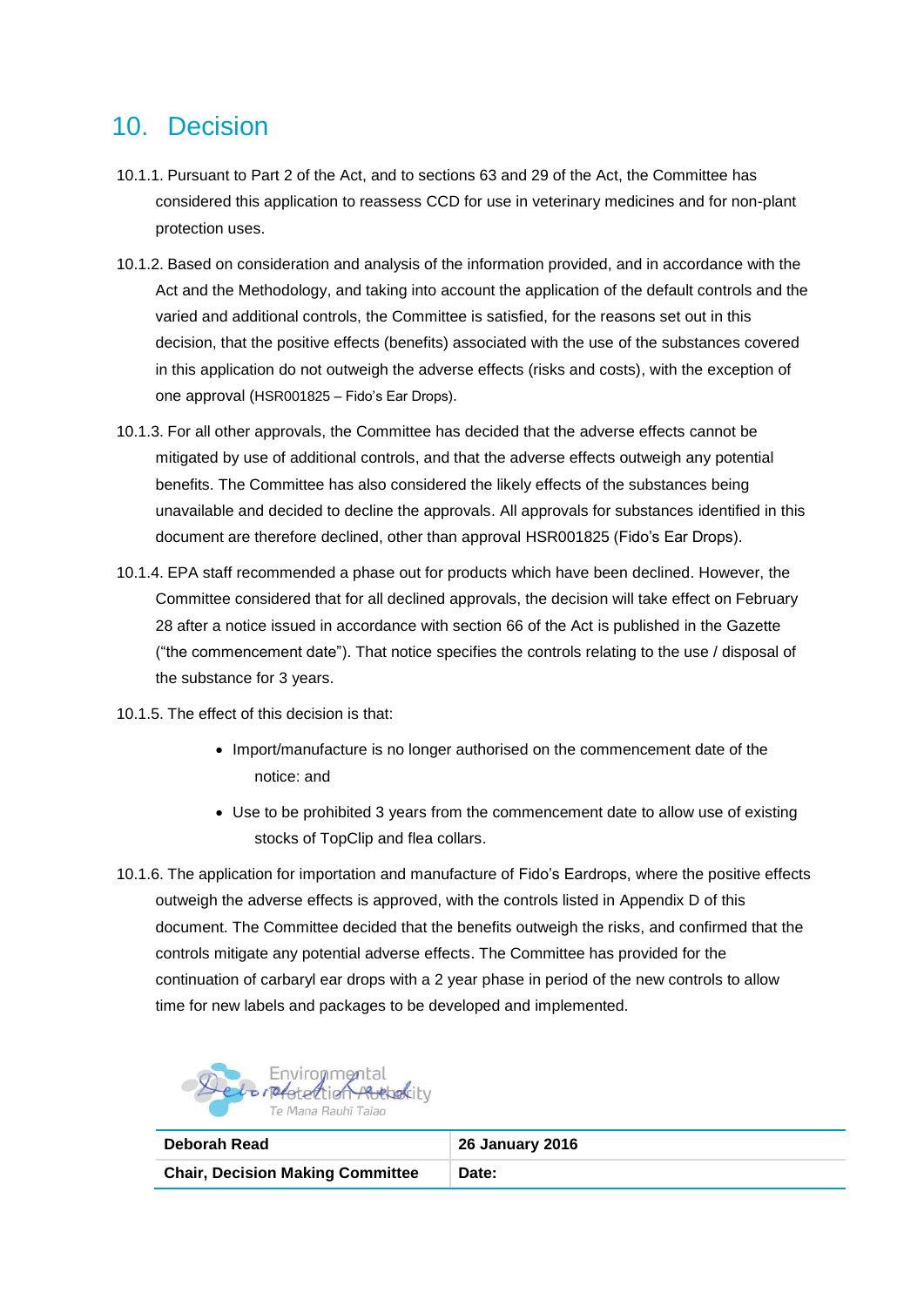**Environmental Protection Authority**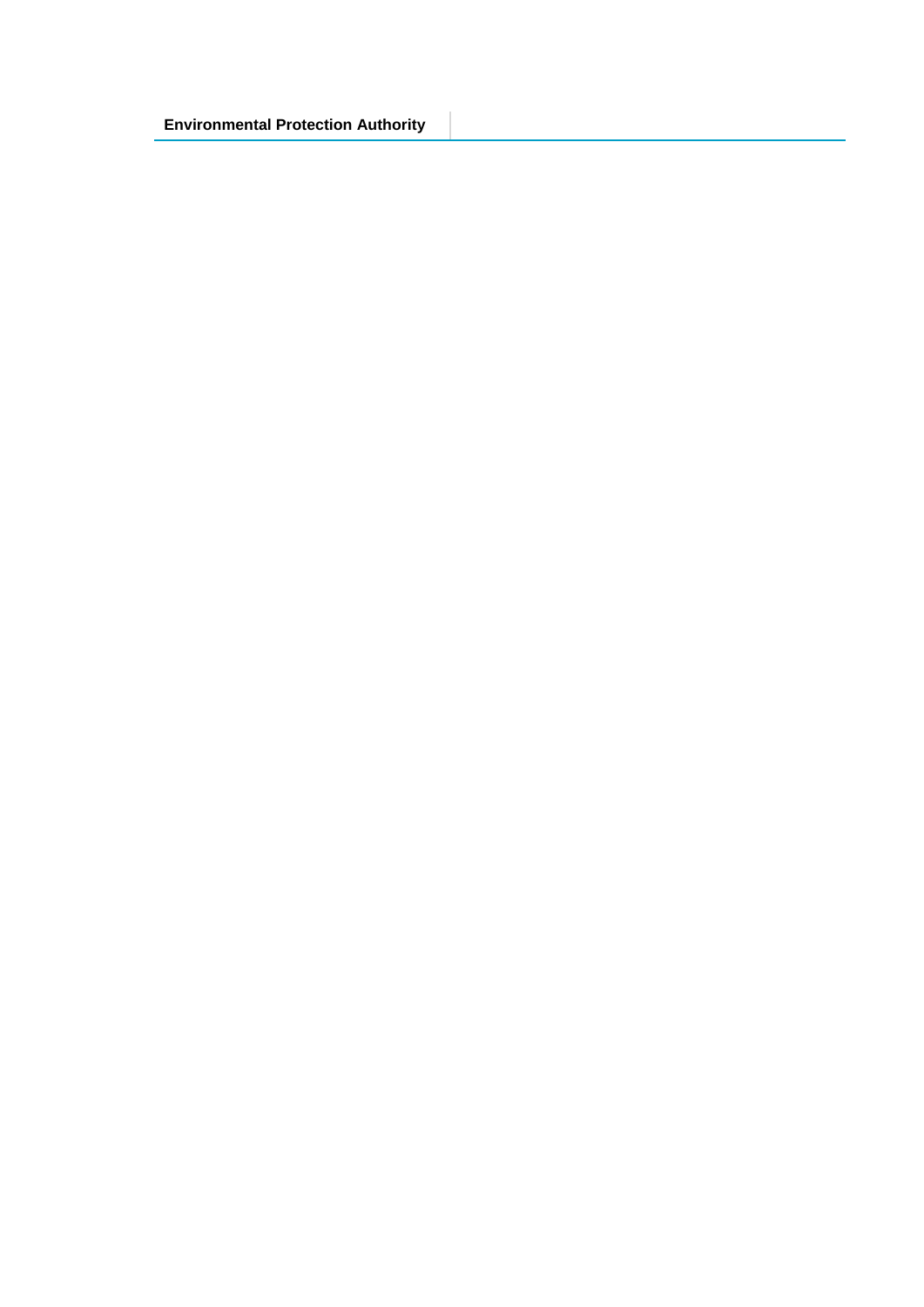# Appendix A: Decision path for the reassessment of CCD

## **Context**

This decision path describes the decision-making process for the application to import or manufacture CCD and its formulations. This application is made under section 63 (Reassessment) of the HSNO Act, and determined under section 29 of the Act.

### **Introduction**

<u>.</u>

The purpose of the decision path is to provide the HSNO decision maker<sup>2</sup> with guidance so that all relevant matters in the HSNO Act and the Methodology have been addressed. It does not attempt to direct the weighting that the HSNO decision maker may decide to make on individual aspects of an application.

In this document 'section' refers to sections of the HSNO Act, and 'clause' refers to clauses of the Methodology.

The decision path has two parts –

- Flowchart (a logic diagram showing the process prescribed in the Methodology and the HSNO Act to be followed in making a decision), and
- Explanatory noted (discussion of each step of the process).

Of necessity the words in the boxes in the flowchart are brief, and key words are used to summarise the activity required. The explanatory note provide a more comprehensive description of each of the numbered items in the flowchart, and describe the processes that should be followed to achieve the described outcome.

 $2$  The HSNO decision maker refers to either the EPA Board or any committee or persons with delegated authority from the Board.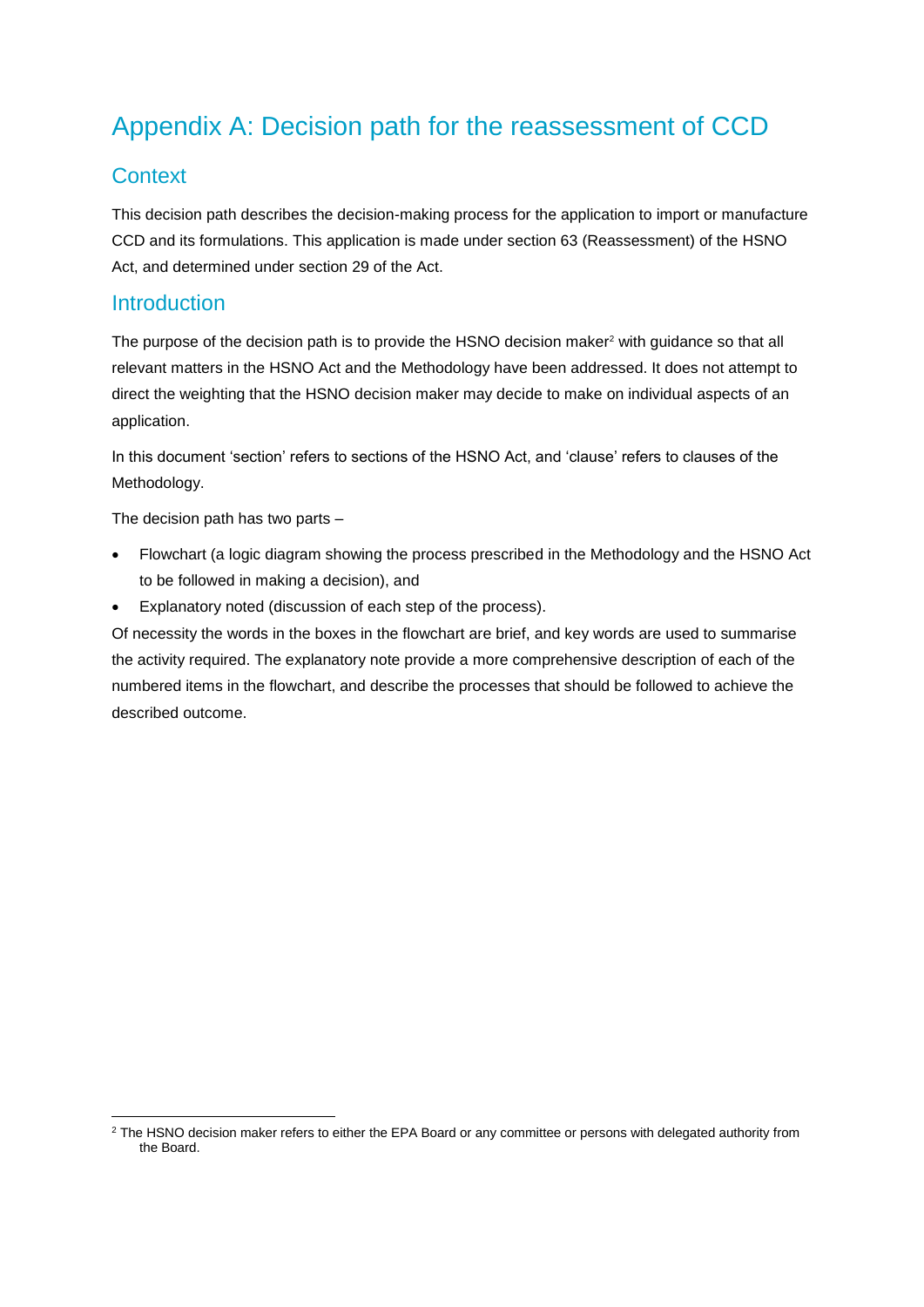For proper interpretation of the decision path it is important to work through the flowchart in conjunction with the explanatory noted.

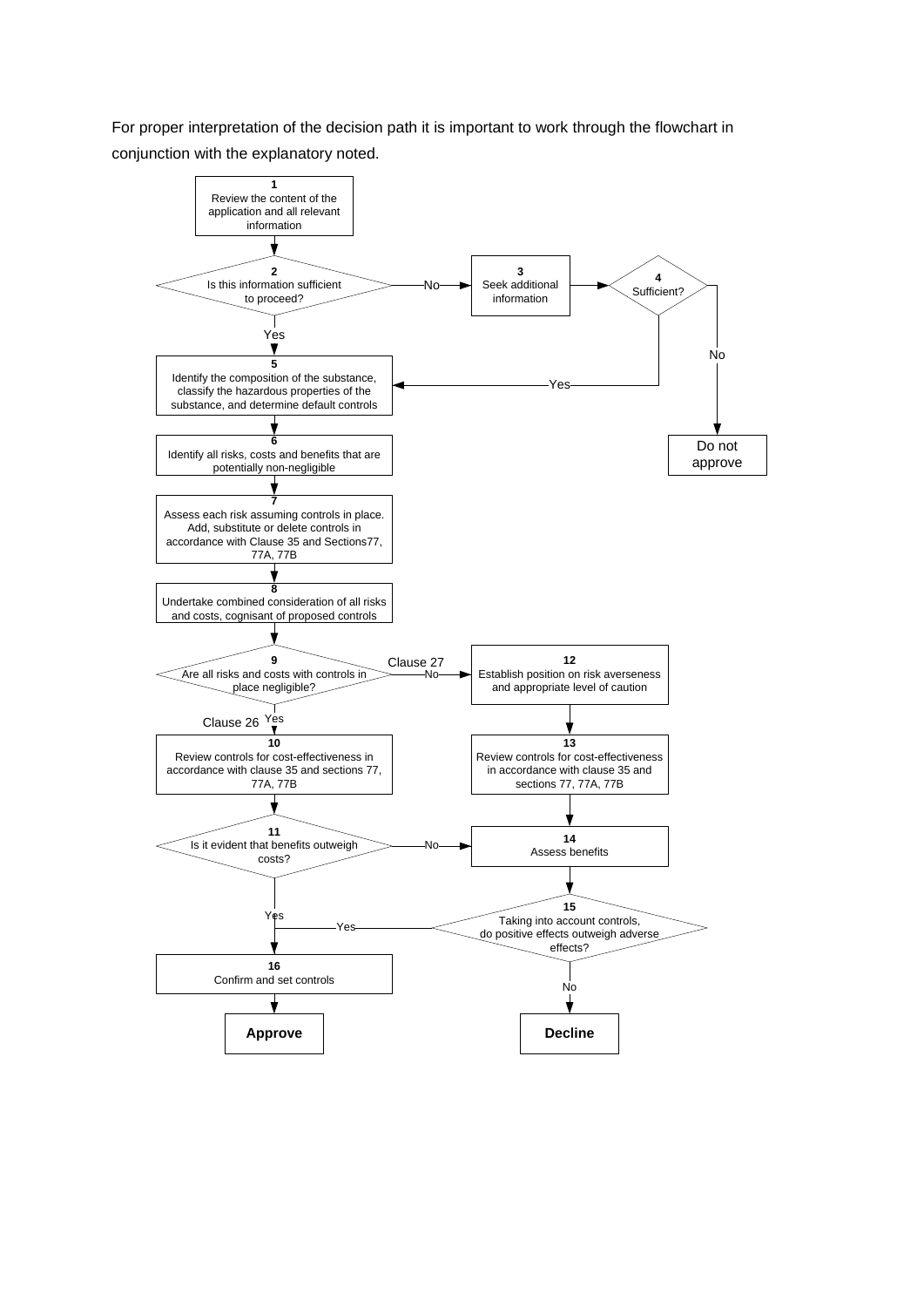# Explanatory Noted

<u>.</u>

| Item 1:           | Review the content of the application and all relevant information                                                                                                                                                                                                                                                                                                                                                                                                                                                                                                                                                                                                                  |  |  |  |  |
|-------------------|-------------------------------------------------------------------------------------------------------------------------------------------------------------------------------------------------------------------------------------------------------------------------------------------------------------------------------------------------------------------------------------------------------------------------------------------------------------------------------------------------------------------------------------------------------------------------------------------------------------------------------------------------------------------------------------|--|--|--|--|
|                   | Review the application, the E&R Report, and information received from experts and that provided in<br>submissions (where relevant) in terms of section 28(2) of the Act and clauses 8, 15, 16 and 20 of the<br>Methodology.                                                                                                                                                                                                                                                                                                                                                                                                                                                         |  |  |  |  |
| Item 2:           | Is this information sufficient to proceed?                                                                                                                                                                                                                                                                                                                                                                                                                                                                                                                                                                                                                                          |  |  |  |  |
|                   | Review the information and determine whether or not there is sufficient information available to<br>make a decision.                                                                                                                                                                                                                                                                                                                                                                                                                                                                                                                                                                |  |  |  |  |
|                   | The Methodology (clause 8) states that the information used by the HSNO decision maker in<br>evaluating applications shall be that which is appropriate and relevant to the application. While the<br>HSNO decision maker will consider all relevant information, its principal interest is in information<br>which is significant to the proper consideration of the application; i.e. information which is "necessary<br>and sufficient" for decision-making.                                                                                                                                                                                                                     |  |  |  |  |
| Item 3:           | (if 'no' from item 2) Seek additional information                                                                                                                                                                                                                                                                                                                                                                                                                                                                                                                                                                                                                                   |  |  |  |  |
|                   | If there is not sufficient information then additional information may need to be sought from the<br>applicant, the EPA staff or other parties/experts under section 58 of the Act (clause 23 of the<br>Methodology).                                                                                                                                                                                                                                                                                                                                                                                                                                                               |  |  |  |  |
| Item <sub>4</sub> | Sufficient?                                                                                                                                                                                                                                                                                                                                                                                                                                                                                                                                                                                                                                                                         |  |  |  |  |
|                   | When additional information has been sought, has this been provided, and is there now sufficient<br>information available to make a decision?                                                                                                                                                                                                                                                                                                                                                                                                                                                                                                                                       |  |  |  |  |
|                   | If the HSNO decision maker is not satisfied that it has sufficient information for consideration, then<br>the application must be declined under section 29(1)(c).                                                                                                                                                                                                                                                                                                                                                                                                                                                                                                                  |  |  |  |  |
| Item 5:           | (If 'yes' from item 2 or from item 4) Identify the composition of the substance, classify the<br>hazardous properties, and determine default controls                                                                                                                                                                                                                                                                                                                                                                                                                                                                                                                               |  |  |  |  |
|                   | Identify the composition of the substance, and establish the hazard classifications for the identified<br>substance.                                                                                                                                                                                                                                                                                                                                                                                                                                                                                                                                                                |  |  |  |  |
|                   | Determine the default controls for the specified hazardous properties using the regulations 'toolbox'.                                                                                                                                                                                                                                                                                                                                                                                                                                                                                                                                                                              |  |  |  |  |
| Item 6:           | Identify all risks, costs and benefits that are potentially non-negligible <sup>3</sup>                                                                                                                                                                                                                                                                                                                                                                                                                                                                                                                                                                                             |  |  |  |  |
|                   | Costs and benefits are defined in the Methodology as the value of particular effects (clause 2).<br>However, in most cases these 'values' are not certain and have a likelihood attached to them. Thus<br>costs and risks are generally linked and may be addressed together. If not, they will be addressed<br>separately. Examples of costs that might not be obviously linked to risks are direct financial costs<br>that cannot be considered as 'sunk' costs (see footnote 1). Where such costs arise and they have a<br>market economic effect they will be assessed in the same way as risks, but their likelihood of<br>occurrence will be more certain (see also item 11). |  |  |  |  |
|                   | Identification is a two-step process that scopes the range of possible effects (risks, costs and<br>benefits).                                                                                                                                                                                                                                                                                                                                                                                                                                                                                                                                                                      |  |  |  |  |

<sup>3</sup> Relevant effects are **marginal effects**, or the changes that will occur as a result of the substance being available. Financial costs associated with preparing and submitting an application are not marginal effects and are not effects of the substance(s) and are therefore not taken into account in weighing up adverse and positive effects. These latter types of costs are sometimes called 'sunk' costs since they are incurred whether or not the application is successful.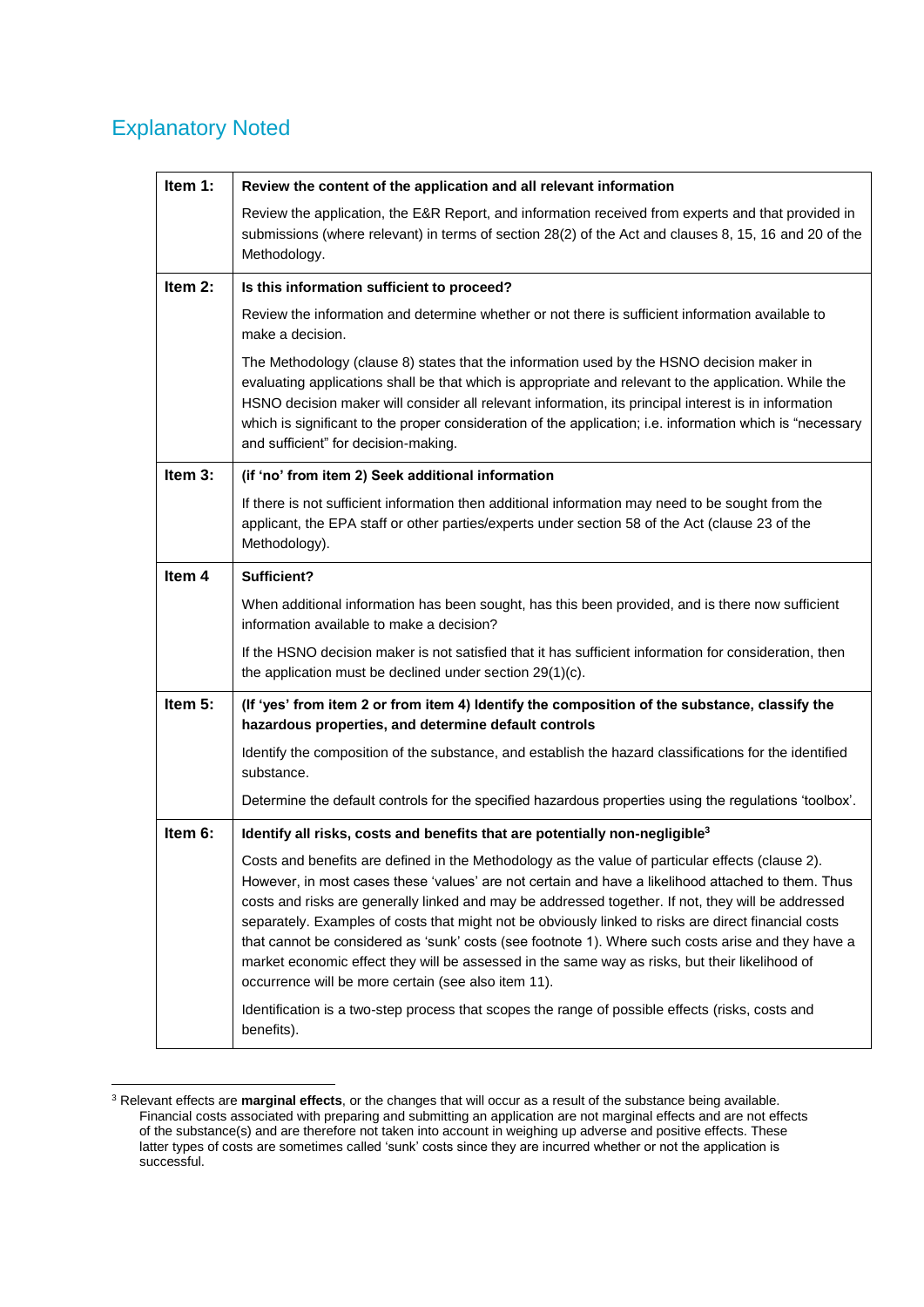|         | Step 1:                                                                                                                                                                                                                                                                                                                                                                                                                                                                            | Identify all possible risks and costs (adverse effects) and benefits (positive effects)<br>associated with the approval of the substance(s), and based on the range of areas<br>of impact described in clause 9 of the Methodology and sections 5 and 6 of the<br>Act <sup>4</sup> . Consider the effects of the substance through its lifecycle (clause 11) and<br>include the likely effects of the substance being unavailable (sections 29(1)(a)(iii)<br>and 29(1)(b)(iii)). |  |  |
|---------|------------------------------------------------------------------------------------------------------------------------------------------------------------------------------------------------------------------------------------------------------------------------------------------------------------------------------------------------------------------------------------------------------------------------------------------------------------------------------------|----------------------------------------------------------------------------------------------------------------------------------------------------------------------------------------------------------------------------------------------------------------------------------------------------------------------------------------------------------------------------------------------------------------------------------------------------------------------------------|--|--|
|         |                                                                                                                                                                                                                                                                                                                                                                                                                                                                                    | Relevant costs and benefits are those that relate to New Zealand and those that<br>would arise as a consequence of approving the application (clause 14).                                                                                                                                                                                                                                                                                                                        |  |  |
|         |                                                                                                                                                                                                                                                                                                                                                                                                                                                                                    | Consider short term and long term effects.                                                                                                                                                                                                                                                                                                                                                                                                                                       |  |  |
|         | Identify situations where risks and costs occur in one area of impact or affect one<br>sector and benefits accrue to another area or sector; that is, situations where risks<br>and costs do not have corresponding benefits.                                                                                                                                                                                                                                                      |                                                                                                                                                                                                                                                                                                                                                                                                                                                                                  |  |  |
|         | Step 2:                                                                                                                                                                                                                                                                                                                                                                                                                                                                            | Document those risks, costs and benefits that can be readily concluded to be<br>negligible <sup>5</sup> , and eliminate them from further consideration.                                                                                                                                                                                                                                                                                                                         |  |  |
|         |                                                                                                                                                                                                                                                                                                                                                                                                                                                                                    | Note that where there are costs that are not associated with risks some of them<br>may be eliminated at this scoping stage on the basis that the financial cost<br>represented is very small and there is no overall effect on the market economy.                                                                                                                                                                                                                               |  |  |
| Item 7: |                                                                                                                                                                                                                                                                                                                                                                                                                                                                                    | Assess each risk assuming controls in place. Add, substitute or delete controls in<br>accordance with clause 35 and sections 77, 77A and 77B of the Act.                                                                                                                                                                                                                                                                                                                         |  |  |
|         | The assessment of potentially non-negligible risks and costs should be carried out in accordance<br>with clauses 12, 13, 15, 22, 24, 25, and 29 to 32 of the Methodology. The assessment is carried out<br>with the default controls in place.                                                                                                                                                                                                                                     |                                                                                                                                                                                                                                                                                                                                                                                                                                                                                  |  |  |
|         | Assess each potentially non-negligible risk and cost estimating the magnitude of the effect if it<br>should occur and the likelihood of it occurring. Where there are non-negligible financial costs that<br>are not associated with risks then the probability of occurrence (likelihood) may be close to 1.<br>Relevant information provided in submissions should be taken into account.                                                                                        |                                                                                                                                                                                                                                                                                                                                                                                                                                                                                  |  |  |
|         | The distribution of risks and costs should be considered, including geographical distribution and<br>distribution over groups in the community, as well as distribution over time. This information should<br>be retained with the assessed level of risk/cost.                                                                                                                                                                                                                    |                                                                                                                                                                                                                                                                                                                                                                                                                                                                                  |  |  |
|         | This assessment includes consideration of how cautious the HSNO decision maker will be in the<br>face of uncertainty (section 7). Where there is uncertainty, it may be necessary to estimate<br>scenarios for lower and upper bounds for the adverse effect as a means of identifying the range of<br>uncertainty (clause 32). It is also important to bear in mind the materiality of the uncertainty and how<br>significant the uncertainty is for the decision (clause 29(a)). |                                                                                                                                                                                                                                                                                                                                                                                                                                                                                  |  |  |
|         | Consider the HSNO decision maker's approach to risk (clause 33 of the Methodology) or how risk<br>averse the HSNO decision maker should be in giving weight to the residual risk, where residual risk<br>is the risk remaining after the imposition of controls.                                                                                                                                                                                                                   |                                                                                                                                                                                                                                                                                                                                                                                                                                                                                  |  |  |
|         |                                                                                                                                                                                                                                                                                                                                                                                                                                                                                    | See EPA report 'Approach to Risk' for further guidance <sup>6</sup> .                                                                                                                                                                                                                                                                                                                                                                                                            |  |  |
|         | Where it is clear that residual risks are non-negligible and where appropriate controls are available,<br>add substitute or delete controls in accordance with sections 77 and 77A of the Act to reduce the<br>residual risk to a tolerable level. If the substance has toxic or ecotoxic properties, consider setting                                                                                                                                                             |                                                                                                                                                                                                                                                                                                                                                                                                                                                                                  |  |  |

<sup>&</sup>lt;u>.</u> <sup>4</sup> Effects on the natural environment, effects on human health and safety, effects on Māori culture and traditions, effects on society and community, effects on the market economy.

<sup>5</sup> Negligible effects are defined in the Annotated Methodology as "Risks which are of such little significance in terms of their likelihood and effect that they do not require active management and/or after the application of risk management can be justified by very small levels of benefits.

<sup>6</sup> [http://www.epa.govt.nz/Publications/Approach-to-Risk.pdf](http://oscar/General.aspx)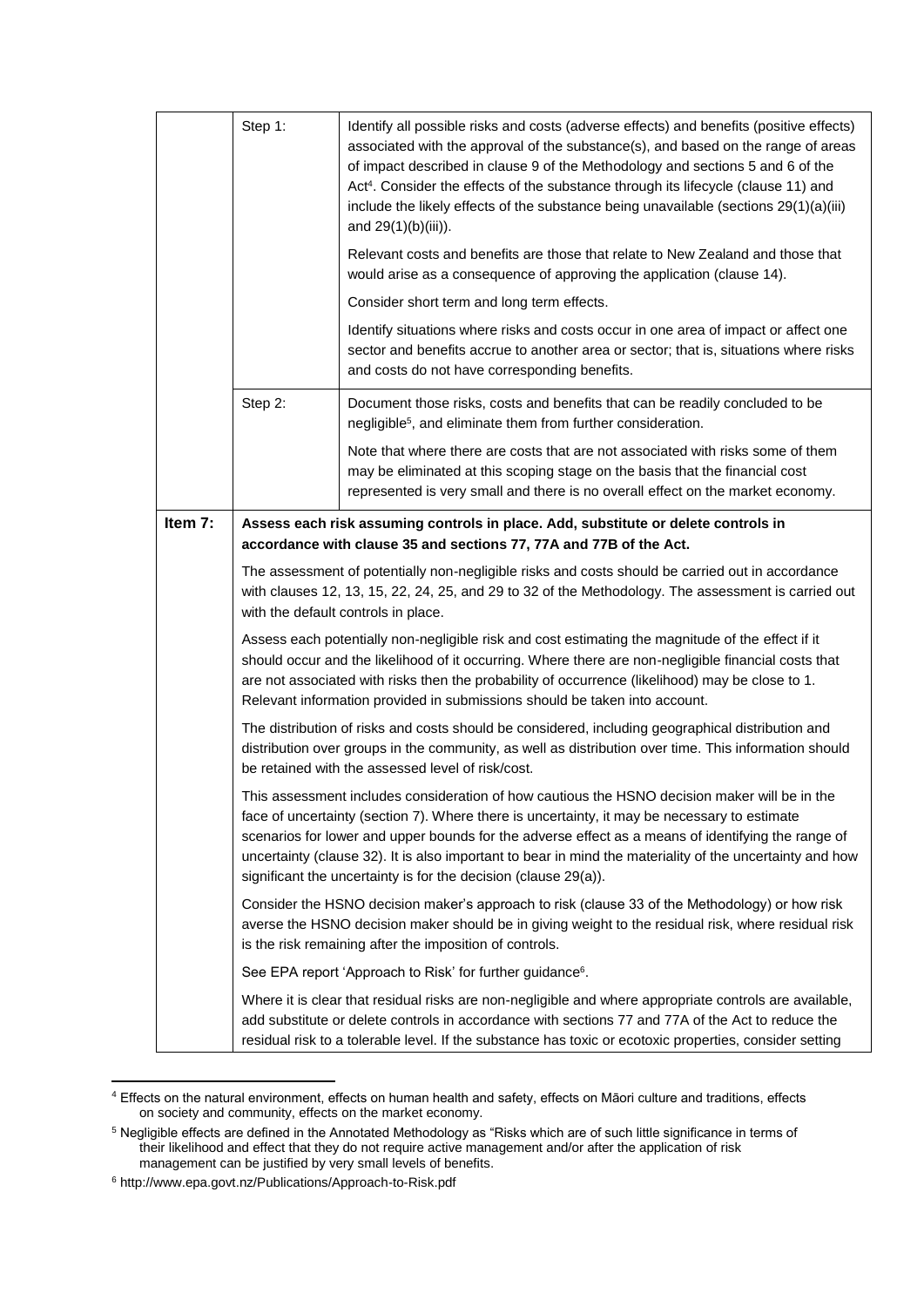|                 | exposure limits under section 77B. While clause 35 is relevant here, in terms of considering the<br>costs and benefits of changing the controls, it has more prominence in items 10 and 13                                                                                                                                                                                                                                                                                                                                                                                                                                                                                                                 |  |  |  |  |
|-----------------|------------------------------------------------------------------------------------------------------------------------------------------------------------------------------------------------------------------------------------------------------------------------------------------------------------------------------------------------------------------------------------------------------------------------------------------------------------------------------------------------------------------------------------------------------------------------------------------------------------------------------------------------------------------------------------------------------------|--|--|--|--|
|                 | If changes are made to the controls at this stage then the approach to uncertainty and the approach<br>to risk must be revisited.                                                                                                                                                                                                                                                                                                                                                                                                                                                                                                                                                                          |  |  |  |  |
| Item 8:         | Undertake combined consideration of all risks and costs, cognisant of proposed controls                                                                                                                                                                                                                                                                                                                                                                                                                                                                                                                                                                                                                    |  |  |  |  |
|                 | Once the risks and costs have been assessed individually, if appropriate consider all risks and costs<br>together as a 'basket' of risks/costs. This may involve combining groups of risks and costs as<br>indicated in clause 34(a) of the Methodology where this is feasible and appropriate, or using other<br>techniques as indicated in clause 34(b). The purpose of this step is to consider the interactions<br>between different effects and determine whether these may change the level of individual risks.                                                                                                                                                                                     |  |  |  |  |
| Item 9:         | Are all risks with controls in place negligible?                                                                                                                                                                                                                                                                                                                                                                                                                                                                                                                                                                                                                                                           |  |  |  |  |
|                 | Looking at individual risks in the context of the 'basket' of risks, consider whether all of the residual<br>risks are negligible.                                                                                                                                                                                                                                                                                                                                                                                                                                                                                                                                                                         |  |  |  |  |
| <b>Item 10:</b> | 9                                                                                                                                                                                                                                                                                                                                                                                                                                                                                                                                                                                                                                                                                                          |  |  |  |  |
|                 | Are all risks with controls in place<br>negligible?                                                                                                                                                                                                                                                                                                                                                                                                                                                                                                                                                                                                                                                        |  |  |  |  |
|                 | Clause 26 Yes                                                                                                                                                                                                                                                                                                                                                                                                                                                                                                                                                                                                                                                                                              |  |  |  |  |
|                 | (from item 9 - if 'yes') Review controls for cost-effectiveness in accordance with clause 35<br>and sections 77, 77A and 77B                                                                                                                                                                                                                                                                                                                                                                                                                                                                                                                                                                               |  |  |  |  |
|                 | Where all risks are negligible the decision must be made under clause 26 of the Methodology.                                                                                                                                                                                                                                                                                                                                                                                                                                                                                                                                                                                                               |  |  |  |  |
|                 | Consider the practicality and cost-effectiveness of the proposed individual controls and exposure<br>limits (clause 35). Where relevant and appropriate, add, substitute or delete controls whilst taking<br>into account the view of the applicant, and the cost-effectiveness of the full package of controls.                                                                                                                                                                                                                                                                                                                                                                                           |  |  |  |  |
| Item $11$ :     | Is it evident that benefits outweigh costs?                                                                                                                                                                                                                                                                                                                                                                                                                                                                                                                                                                                                                                                                |  |  |  |  |
|                 | Risks have already been determined to be negligible (item 9). In the unusual circumstance where<br>there are non-negligible costs that are not associated with risks they have been assessed in item 7.                                                                                                                                                                                                                                                                                                                                                                                                                                                                                                    |  |  |  |  |
|                 | Costs are made up of two components: internal costs or those that accrue to the applicant, and<br>external costs or those that accrue to the wider community.                                                                                                                                                                                                                                                                                                                                                                                                                                                                                                                                              |  |  |  |  |
|                 | Consider whether there are any non-negligible external costs that are not associated with risks.                                                                                                                                                                                                                                                                                                                                                                                                                                                                                                                                                                                                           |  |  |  |  |
|                 | If there are no external non-negligible costs then external benefits outweigh external costs. The fact<br>that the application has been submitted is deemed to demonstrate existence of internal or private<br>net benefit, and therefore total benefits outweigh total costs <sup>7</sup> . As indicated above, where risks are<br>deemed to be negligible, and the only identifiable costs resulting from approving an application are<br>shown to accrue to the applicant, then a cost-benefit analysis will not be required. The act of an<br>application being lodged will be deemed by the HSNO decision maker to indicate that the applicant<br>believes the benefits to be greater than the costs. |  |  |  |  |
|                 | However, if this is not the case and there are external non-negligible costs then all benefits need to<br>be assessed (via item 14).                                                                                                                                                                                                                                                                                                                                                                                                                                                                                                                                                                       |  |  |  |  |

**<sup>7</sup>**Technical Guide 'Decision making' section 4.9.3. Where risks are negligible and the costs accrue only to the applicant, no explicit cost benefit analysis is required. In effect, the HSNO decision maker takes the act of making an application as evidence that the benefits outweigh the costs. See also Protocol Series 1 'General requirements for the Identification and Assessment of Risks, Costs, and Benefits'.

1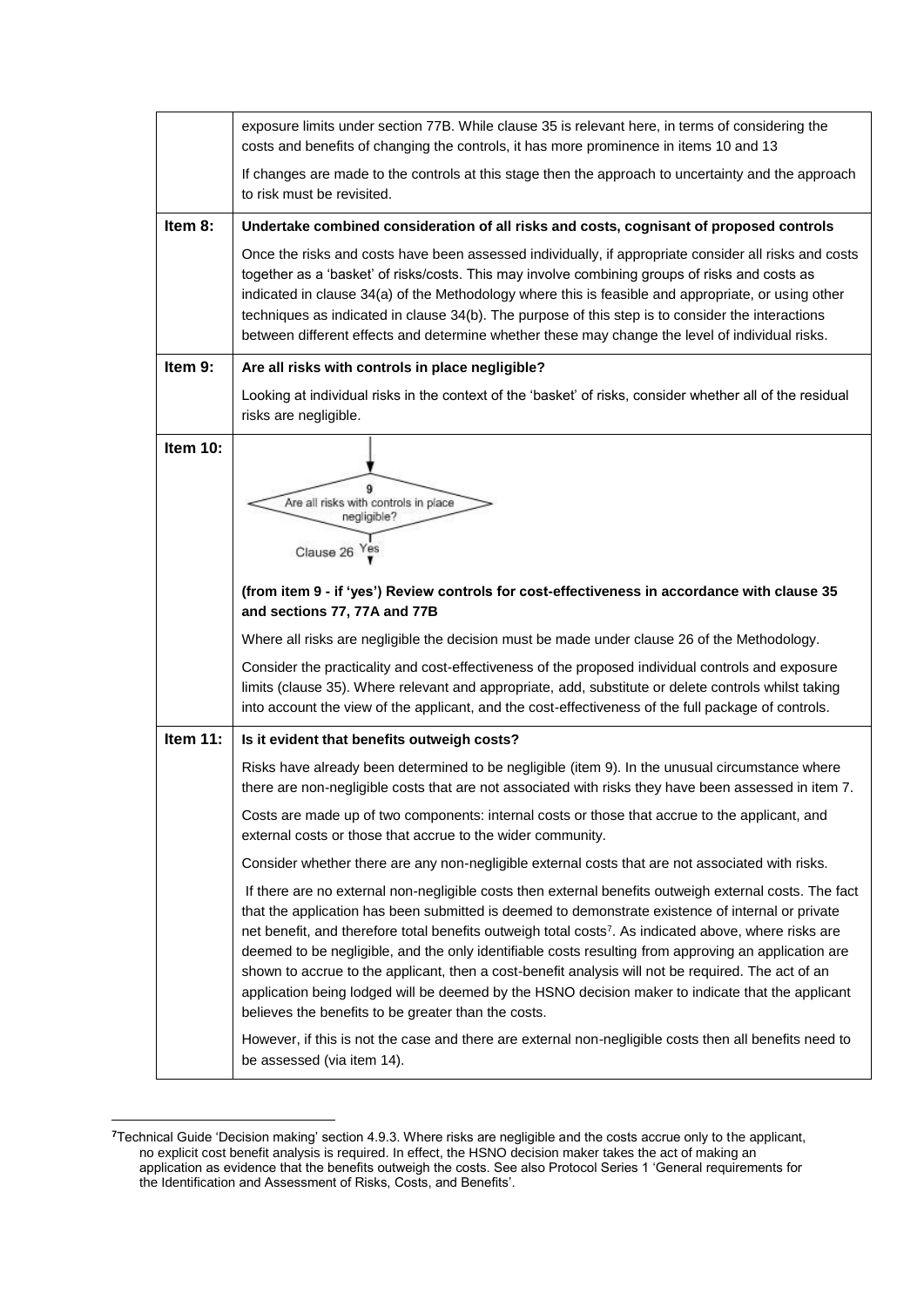| Item 12:    |                                                                                                                                                                                                                                                                                                                                                                                                                                                                                                                                                                                                                                                                                                                                                                                                                                                                                                                                                                                                              |
|-------------|--------------------------------------------------------------------------------------------------------------------------------------------------------------------------------------------------------------------------------------------------------------------------------------------------------------------------------------------------------------------------------------------------------------------------------------------------------------------------------------------------------------------------------------------------------------------------------------------------------------------------------------------------------------------------------------------------------------------------------------------------------------------------------------------------------------------------------------------------------------------------------------------------------------------------------------------------------------------------------------------------------------|
|             | Clause 27                                                                                                                                                                                                                                                                                                                                                                                                                                                                                                                                                                                                                                                                                                                                                                                                                                                                                                                                                                                                    |
|             | Are all risks with controls in place<br>negligible?                                                                                                                                                                                                                                                                                                                                                                                                                                                                                                                                                                                                                                                                                                                                                                                                                                                                                                                                                          |
|             |                                                                                                                                                                                                                                                                                                                                                                                                                                                                                                                                                                                                                                                                                                                                                                                                                                                                                                                                                                                                              |
|             | (if 'no' from item 9) Establish position on risk averseness and appropriate level of caution                                                                                                                                                                                                                                                                                                                                                                                                                                                                                                                                                                                                                                                                                                                                                                                                                                                                                                                 |
|             | Although 'risk averseness' (approach to risk, clause 33) is considered as a part of the assessment of<br>individual risks, it is good practice to consolidate the view on this if several risks are non-negligible.<br>This consolidation also applies to the consideration of the approach to uncertainty (section 7).                                                                                                                                                                                                                                                                                                                                                                                                                                                                                                                                                                                                                                                                                      |
| Item $13$ : | Review controls for cost-effectiveness in accordance with clause 35 and sections 77, 77A<br>and 77B                                                                                                                                                                                                                                                                                                                                                                                                                                                                                                                                                                                                                                                                                                                                                                                                                                                                                                          |
|             | This constitutes a decision made under clause 27 of the Methodology (taken in sequence from items<br>9 and 12).                                                                                                                                                                                                                                                                                                                                                                                                                                                                                                                                                                                                                                                                                                                                                                                                                                                                                              |
|             | Consider whether any of the non-negligible risks can be reduced by varying the controls in<br>accordance with sections 77 and 77A of the Act, or whether there are available more cost-effective<br>controls that achieve the same level of effectiveness (section 77A(4)(b) and clause 35(a)).                                                                                                                                                                                                                                                                                                                                                                                                                                                                                                                                                                                                                                                                                                              |
|             | Where relevant and appropriate, add, substitute or delete controls whilst taking into account the<br>views of the applicant (clause 35(b)), and making sure that the total benefits that result from doing<br>so continue to outweigh the total risks and costs that result.                                                                                                                                                                                                                                                                                                                                                                                                                                                                                                                                                                                                                                                                                                                                 |
|             | As for item 7, if the substance has toxic or ecotoxic properties, consider exposure limits under<br>section 77B.                                                                                                                                                                                                                                                                                                                                                                                                                                                                                                                                                                                                                                                                                                                                                                                                                                                                                             |
|             |                                                                                                                                                                                                                                                                                                                                                                                                                                                                                                                                                                                                                                                                                                                                                                                                                                                                                                                                                                                                              |
| Item $14$ : | (if 'no' from item 11 or in sequence from item 13) Assess benefits                                                                                                                                                                                                                                                                                                                                                                                                                                                                                                                                                                                                                                                                                                                                                                                                                                                                                                                                           |
|             | Assess benefits or positive effects in terms of clause 13 of the Methodology.                                                                                                                                                                                                                                                                                                                                                                                                                                                                                                                                                                                                                                                                                                                                                                                                                                                                                                                                |
|             | Since benefits are not certain, they are assessed in the same way as risks. Thus the assessment<br>involves estimating the magnitude of the effect if it should occur and the likelihood of it occurring.<br>This assessment also includes consideration of the HSNO decision maker's approach to uncertainty<br>or how cautious the HSNO decision maker will be in the face of uncertainty (section 7). Where there<br>is uncertainty, it may be necessary to estimate scenarios for lower and upper bounds for the positive<br>effect.                                                                                                                                                                                                                                                                                                                                                                                                                                                                     |
|             | An understanding of the distributional implications of a proposal is an important part of any<br>consideration of costs and benefits, and the distribution of benefits should be considered in the<br>same way as for the distribution of risks and costs. The HSNO decision maker will in particular look<br>to identify those situations where the beneficiaries of an application are different from those who<br>bear the costs <sup>8</sup> . This is important not only for reasons related to fairness but also in forming a view<br>of just how robust any claim of an overall net benefit might be. It is much more difficult to sustain a<br>claim of an overall net benefit if those who enjoy the benefits are different to those who will bear the<br>costs. Thus where benefits accrue to one area or sector and risks and costs are borne by another<br>area or sector then the HSNO decision maker may choose to be more risk averse and to place a<br>higher weight on the risks and costs. |
|             | As for risks and costs, the assessment is carried out with the default controls in place.                                                                                                                                                                                                                                                                                                                                                                                                                                                                                                                                                                                                                                                                                                                                                                                                                                                                                                                    |
| Item 15:    | Taking into account controls, do positive effects outweigh adverse effects?<br>In weighing up positive and adverse effects, consider clause 34 of the Methodology. Where possible                                                                                                                                                                                                                                                                                                                                                                                                                                                                                                                                                                                                                                                                                                                                                                                                                            |

<sup>&</sup>lt;u>.</u>  $8$  This principle derives from Protocol Series 1, and is restated in the Technical Guide 'Decision making'.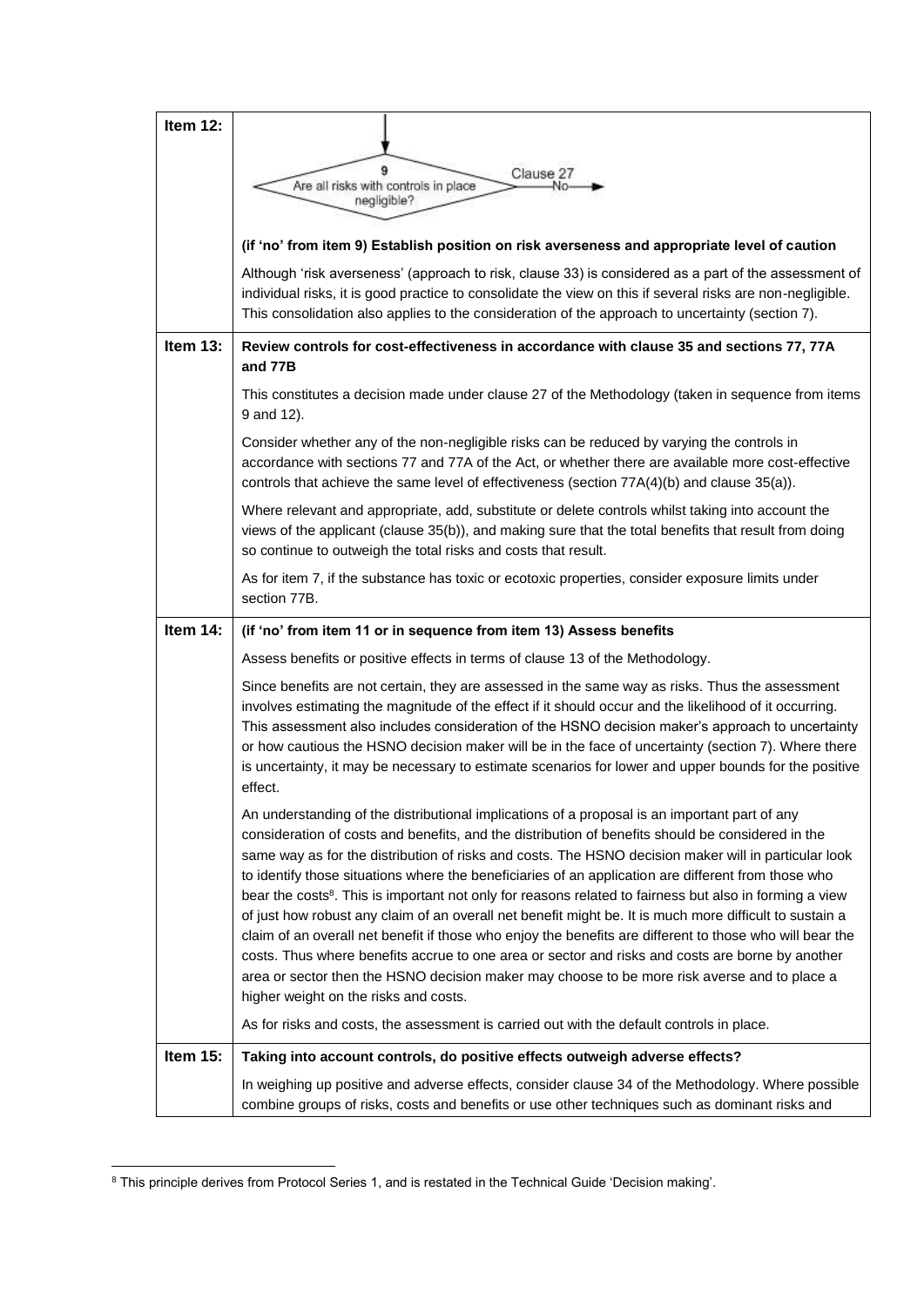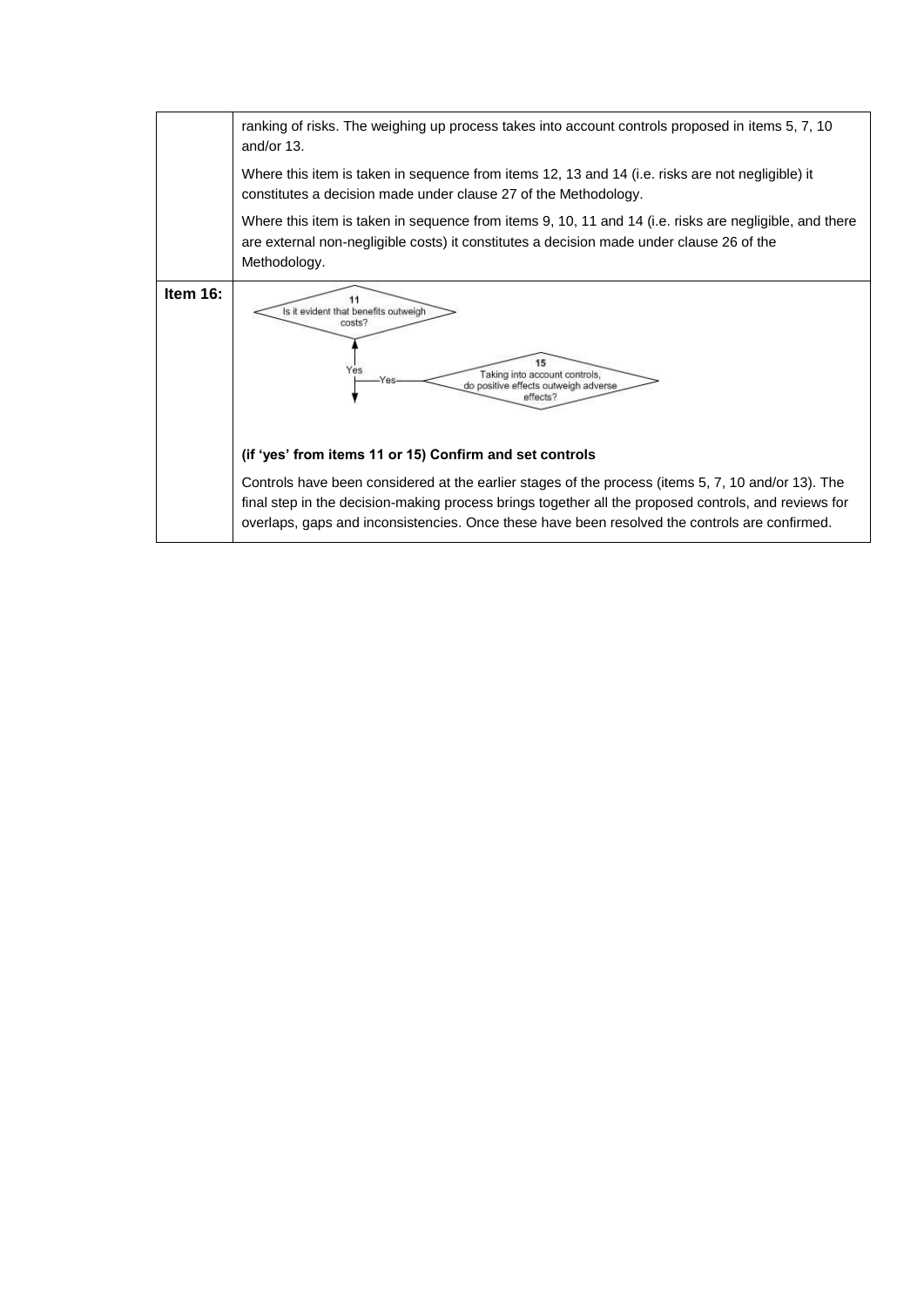# Appendix B Draft direction under section 66 of the Act

#### **Hazardous Substances (Carbaryl, Chlorpyrifos and Diazinon Direction Prohibiting Use and Controlling Storage and Disposal) Notice 2015**

Pursuant to section 66 of the Hazardous Substances and New Organisms Act 1996 ("the Act"), the Environmental Protection Authority issues the following notice.

#### **N o t i c e**

#### **1. Title**—

This notice is the Hazardous Substances (Carbaryl, Chlorpyrifos and Diazinon Containing Substances Direction Prohibiting Use and Controlling Storage and Disposal) Notice 2016.

#### **2. Commencement**—

This notice comes into force on 28 February 2016.

#### **3. Interpretation**—

- (1) In this notice, words and phrases have the meanings given to them in the Act and in Regulations made under the Act.
- (2) In this notice, the following words have the following meanings:

**Carbaryl** means carbaryl (CAS Number 63-25-2).

**Chlorpyrifos** means chlorpyrifos (CAS Number 2921-88-2)

**Diazinon** means diazinon (CAS Number 333-41-5).

- **Substances containing carbaryl, chlorpyrifos or diazinon** means any of the following substances:
- Flammable liquid containing  $7 13$  g/L chlorpyrifos and  $100 120$  g/L cypermethrin, formerly approved under the Act with approval number HSR001812 with the hazards 3.1D, 6.1D (All), 6.1D (O), 6.1E (D), 6.3B, 6.4A, 6.5B, 6.8B, 6.9A (All), 6.9A (O), 9.1A (A), 9.1A (All), 9.1A (C), 9.1A (F), 9.3C, 9.4A;
- Flammable liquid containing 120 180 g/L chlorpyrifos, formerly approved under the Act with approval number HSR001814 with the hazard classification 3.1D, 6.1C (All), 6.1C (D), 6.1D (O), 6.3B, 6.4A, 6.7B, 6.9A (All), 9.1A (A), 9.1A (All), 9.1A (C), 9.1A (F), 9.2C, 9.3B, 9.4A;
- Flammable liquid containing 32 50% chlorpyrifos formerly approved under the Act with approval number HSR001816 with the hazard classification 3.1D, 6.1C (All), 6.1C (D), 6.1C (O), 6.3A, 6.7B, 6.8B, 6.9A (All), 6.9A (O), 8.3A, 9.1A (A), 9.1A (All), 9.1A (C), 9.1A (F), 9.2B, 9.3A, 9.4A;
- Collar containing 140 180 g/kg diazinon and 1.7 3.2 g/kg pyriproxyfen formerly approved under the Act with approval number HSR001802 with the hazard classification 6.4A, 9.1A (All), 9.1A (C), 9.1A (F), 9.1B (A), 9.4A;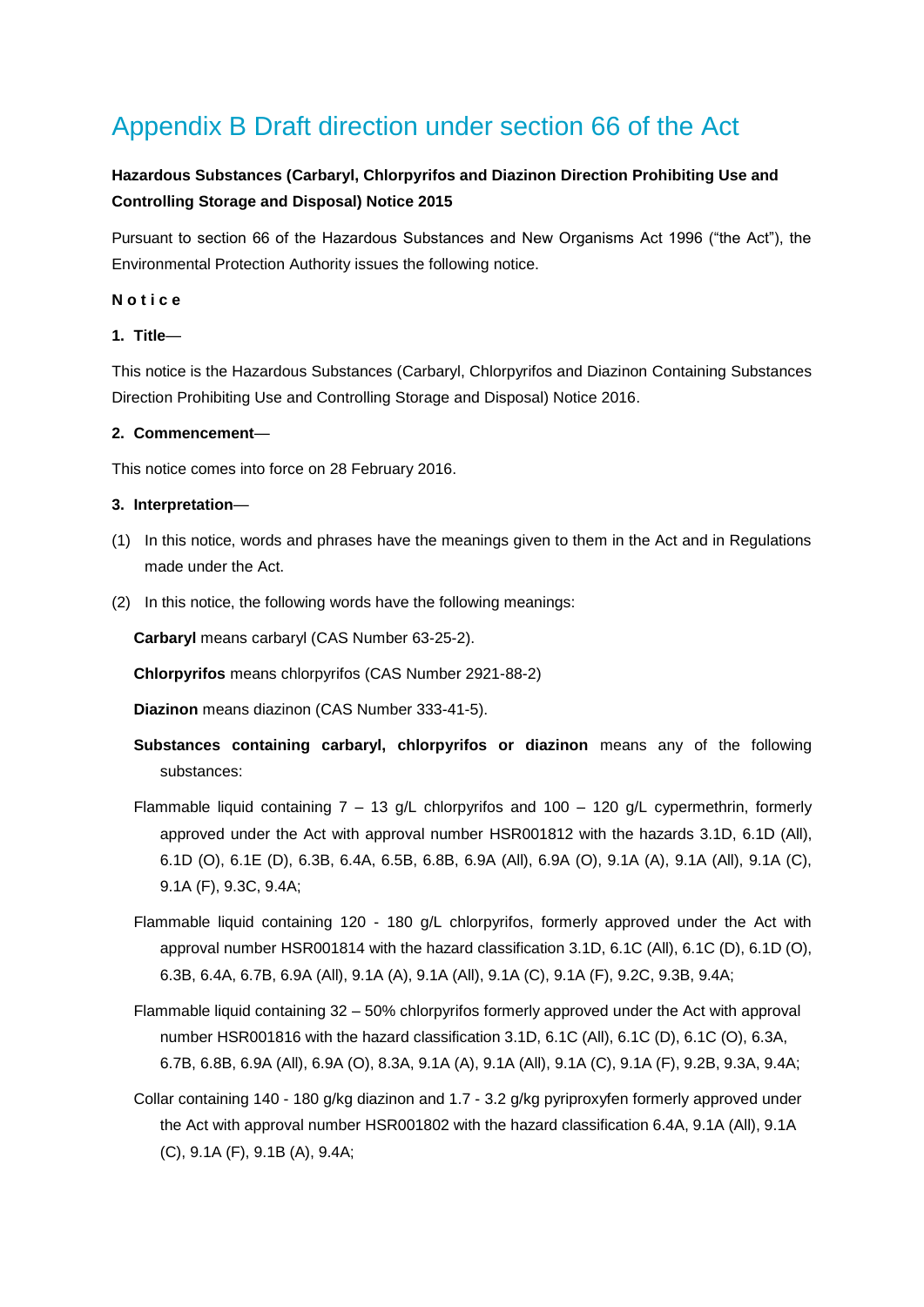- Collar containing 140 180 g/kg diazinon formerly approved under the Act with approval number HSR001807 with the hazard classification 6.4A, 9.1A (All), 9.1A (F), 9.1B (A), 9.1B (C), 9.4A;
- Flammable liquid containing 360 440 g/litre diazinon formerly approved under the Act with approval number HSR001953 with the hazard classification 3.1D, 6.1D (All), 6.1D (D), 6.1D (I), 6.1D (O), 6.3B, 6.4A, 6.7B, 6.8B, 6.9A (All), 9.1A (All), 9.1A (C), 9.1A (F), 9.1C (A), 9.2D, 9.3A, 9.4A;
- Solid containing 20 50 g/kg diazinon formerly approved under the Act with approval number HSR001808 with the hazard classification 6.4A, 6.8B, 6.9B (All), 9.1A (All), 9.1A (C), 9.1A (F), 9.3A, 9.4A;
- Flammable liquid containing 0.26 5% diazinon formerly approved under the Act with approval number HSR002288 with the hazard classification 3.1C, 6.1D (All), 6.1D (I), 6.1D (O), 6.3A, 6.6B, 6.8B, 8.3A, 9.1A (All), 9.1A (C), 9.1A (F), 9.1B (A), 9.3B, 9.4B;
- Dustable powder containing 50 g/kg carbaryl formerly approved under the Act with approval number HSR000672 with the hazard classification 6.1E (All), 6.1E (O), 6.7B, 6.9B (All), 9.1B (All), 9.1B (C), 9.4C;
- Wettable powder containing 800 g/kg carbaryl formerly approved under the Act with approval number HSR000819 with the hazard classification 6.1C (All), 6.7B, 6.9B (All), 9.1A (All), 9.2B, 9.3B, 9.4A;
- Ready to use bait containing 5 g/kg chlorpyrifos formerly approved under the Act with approval number HSR000164 with the hazard classification 9.1A (All), 9.1A (C), 9.1A (F), 9.3C, 9.4B;
- Paste containing 5 g/kg chlorpyrifos formerly approved under the Act with approval number HSR000166 with the hazard classification 6.5B, 9.1A (All), 9.1A (C), 9.1A (F), 9.3C, 9.4B;
- Microencapsulated suspension concentrate containing 200 g/L chlorpyrifos formerly approved under the Act with approval number HSR000168 with the hazard classification 6.9A (All), 9.1A (A), 9.1A (All), 9.1A (C), 9.1A (F), 9.2C, 9.3B, 9.4A;
- Emulsifiable concentrate containing 240 g/litre chlorpyrifos formerly approved under the Act with approval number HSR000169 with the hazard classification 3.1C, 6.1C (All), 6.1C (D), 6.1C (O), 6.3A, 6.4A, 6.8B, 6.9A (All), 9.1A (A), 9.1A (All), 9.1A (C), 9.1A (F), 9.2C, 9.3B, 9.4A;
- Ready to use liquid containing 20 g/litre chlorpyrifos formerly approved under the Act with approval number HSR000172 with the hazard classification 3.1C, 6.1D (All), 6.1D (O), 6.3B, 6.4A, 6.5B, 6.7B, 6.9B (All), 9.1A (All), 9.1A (C), 9.1A (F), 9.2B, 9.3B, 9.4B;
- Flammable liquid containing 2.5 3% chlorpyrifos formerly approved under the Act with approval number HSR001810 with the hazard classification 3.1C, 6.1D (All), 6.1D (O), 6.1E (D), 6.3A, 6.8B, 6.9B (All), 8.3A, 9.1A (All), 9.1A (C), 9.1A (F), 9.2C, 9.3B, 9.4A;
- General purpose insect spray (contains diazinon) formerly approved under the Act with approval number HSR001741 with the hazard classification 6.1E (All), 6.1E (O), 6.3B, 6.4A, 6.8B, 6.9B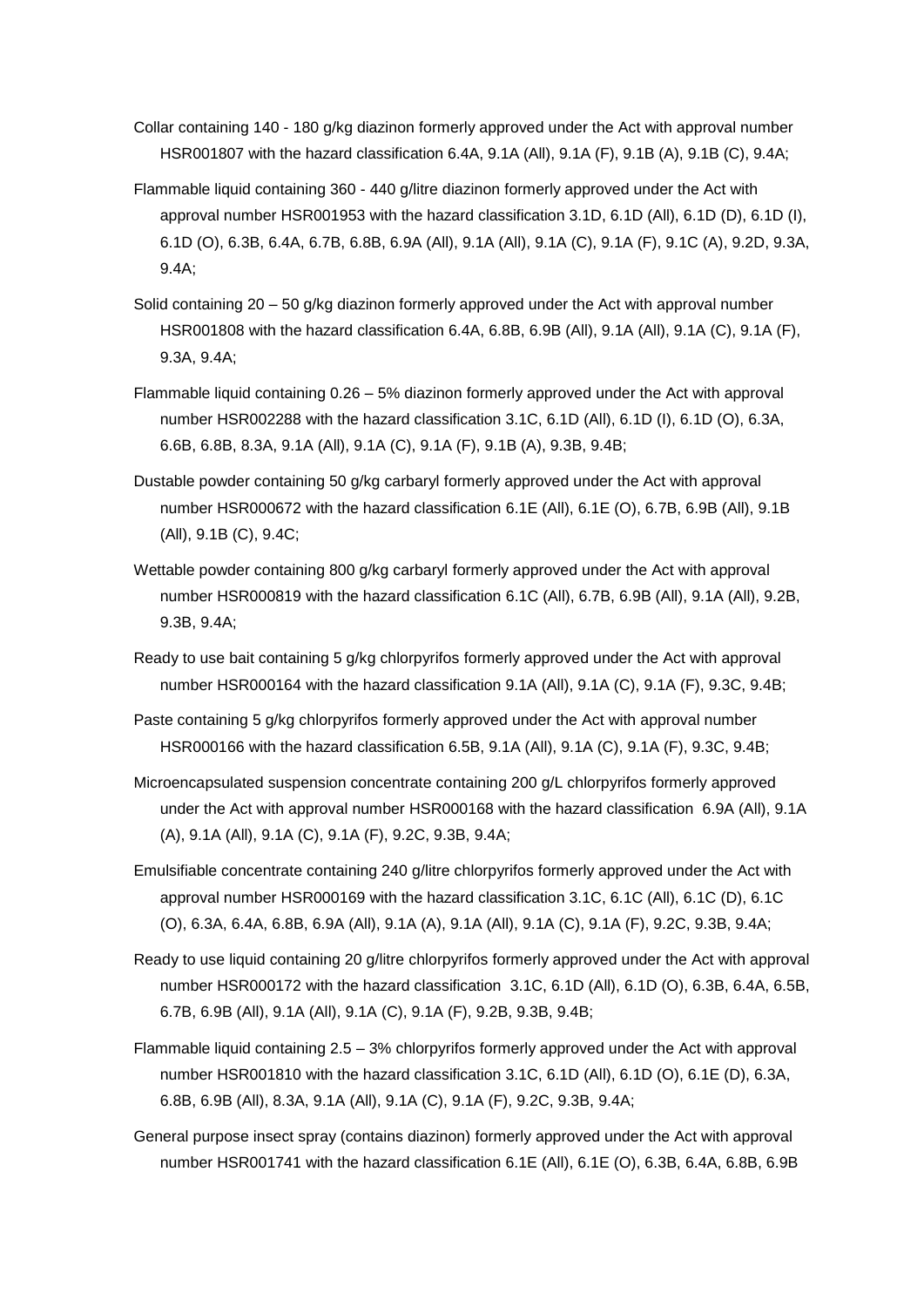(All), 6.9B (D), 6.9B (I), 6.9B (O), 9.1A (All), 9.1A (C), 9.1A (F), 9.1C (A), 9.3A, 9.4A;

Aerosol containing 0.3 – 0.7% carbaryl and 0.4 – 0.8% piperonyl butoxide formerly approved under the Act with approval number HSR001811 with the hazard classification 6.1D (All), 6.1D (O), 6.3A, 6.4A, 6.7B, 6.8B, 6.9A (All), 9.1C (All), 9.1C (C), 9.1C (F), 9.3C, 9.4C.

#### **4. Prohibition on use**—

(1) No person may use a substance containing carbaryl, chlorpyrifos or diazinon after 3 years hence.

**5. Controls on substances containing carbaryl, chlorpyrifos and diazinon until 3 years hence.**

- —
- (1) The substances containing carbaryl, chlorpyrifos or diazinon are deemed to have the hazard classifications as specified in the definition in 3(2) of this notice.
- (2) Unless otherwise specified below, the controls set out for the approvals specified in this notice shall apply to the substances containing carbaryl, chlorpyrifos or diazinon].
- (3) For the purposes of Regulation 10 of the Hazardous Substances (Class 6, 8, and 9 Controls) Regulations 2001, no substances containing carbaryl, chlorpyrifos or diazinon in any quantity may be carried on any passenger service vehicle.

#### **6. Controls on the disposal of substances containing carbaryl, chlorpyrifos or diazinon**—

- (1) All substances containing carbaryl, chlorpyrifos or diazinon must be disposed of by 28 February 2019.
- (2) Substances containing carbaryl, chlorpyrifos or diazinon must be disposed of in accordance with the Hazardous Substances (Disposal) Regulations 2001, excluding regulations 8(1)(b) or 9(1)(b).Therefore, substances containing carbaryl, chlorpyrifos or diazinon must not be disposed of by discharge into the environment.
- (3) When stored for the purpose of disposal, substances containing carbaryl, chlorpyrifos or diazinon must not be mixed with any other substance.

Dated at Wellington this 28th day of February 2016.

For and on behalf of the Environmental Protection Authority:

xxxxxxxxxxxx.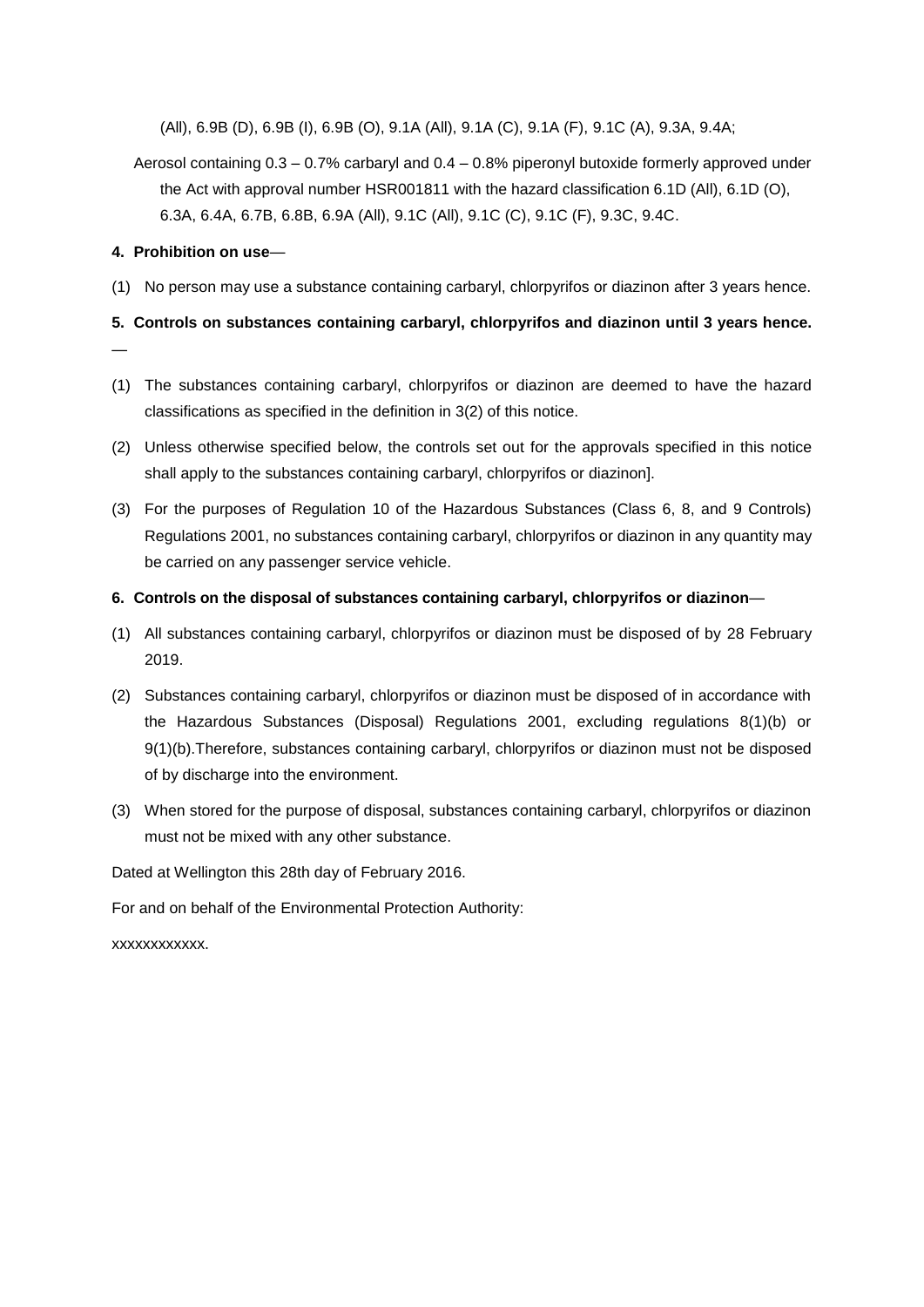# Appendix C: Abbreviations and acronyms

| Term                | <b>Definition</b>                                                                                                                                                                                                                                                                              |  |  |
|---------------------|------------------------------------------------------------------------------------------------------------------------------------------------------------------------------------------------------------------------------------------------------------------------------------------------|--|--|
| Acute               | Adverse effect that occurs after a single exposure which usually lasts for a short time.                                                                                                                                                                                                       |  |  |
| ADE                 | Acceptable Daily Exposure is the amount of a substance that an individual can be exposed to daily over<br>a lifetime without resulting in an appreciable toxic effect.                                                                                                                         |  |  |
| ADI                 | Acceptable Daily Intake is the amount of a substance in food or drinking water that can be ingested<br>daily over a lifetime without an appreciable health risk.                                                                                                                               |  |  |
| Approved<br>Handler | A person who holds a current test certificate certifying that the person has met the requirements of<br>Hazardous Substances and New Organisms (Personnel Qualifications) Regulations 2001 in relation to<br>an approved handler for 1 or more hazard classifications or hazardous substances. |  |  |
| <b>Benefit</b>      | The value of a positive effect expressed either in monetary or non-monetary terms.                                                                                                                                                                                                             |  |  |
| Chronic             | Adverse effect that occurs after a repeated exposure and which usually are long lasting and recurring.                                                                                                                                                                                         |  |  |
| Cost                | The value of an adverse effect expressed either in monetary or non-monetary terms.                                                                                                                                                                                                             |  |  |
| Endpoint            | Toxicological or ecotoxicological value used in the risk assessment                                                                                                                                                                                                                            |  |  |
| Exposure            | Human or environmental organism contact with a substance.                                                                                                                                                                                                                                      |  |  |
| GAP                 | Good Agricultural Practice. GAP is an internationally recognised food safety tool for describing best<br>practice for safe and effective chemical use.                                                                                                                                         |  |  |
| <b>HSNO</b>         | The Hazardous Substances and New Organisms Act 1996.                                                                                                                                                                                                                                           |  |  |
| IPM                 | Integrated Pest Management involves the careful use of pest control techniques to discourage the<br>development of pest populations and minimises the use of pesticides.                                                                                                                       |  |  |
| Likelihood          | The probability of an effect occurring.                                                                                                                                                                                                                                                        |  |  |
| Magnitude           | Expected level of effect.                                                                                                                                                                                                                                                                      |  |  |
| MPI                 | Ministry for Primary Industries                                                                                                                                                                                                                                                                |  |  |
| MRL                 | Maximum Residue Limits restrict the quantity of a given chemical remaining on food product samples,<br>which is acceptable in a specific market.                                                                                                                                               |  |  |
| PDE <sub>food</sub> | The Potential Daily Exposure for food is the amount of a substance in food which may be ingested daily<br>over a lifetime without resulting in an appreciable toxic effect.                                                                                                                    |  |  |
| Phytosanitary       | Relates to the health of plants, especially with respect to the requirements of international trade.                                                                                                                                                                                           |  |  |
| <b>PPE</b>          | Personal Protective Equipment including any item of equipment used to protect a person from hazards<br>e.g. safety helmet, goggles, gloves, boots, respirator.                                                                                                                                 |  |  |
| <b>REI</b>          | A Restricted Entry Interval is the time which must elapse after application of a substance before entry<br>into the treated area is permitted without use of PPE or Respiratory Protective Equipment.                                                                                          |  |  |
| <b>RPE</b>          | Respiratory Protective Equipment (a type of PPE).                                                                                                                                                                                                                                              |  |  |
| Risk                | The combination of the magnitude of an adverse effect and the probability of its occurrence.                                                                                                                                                                                                   |  |  |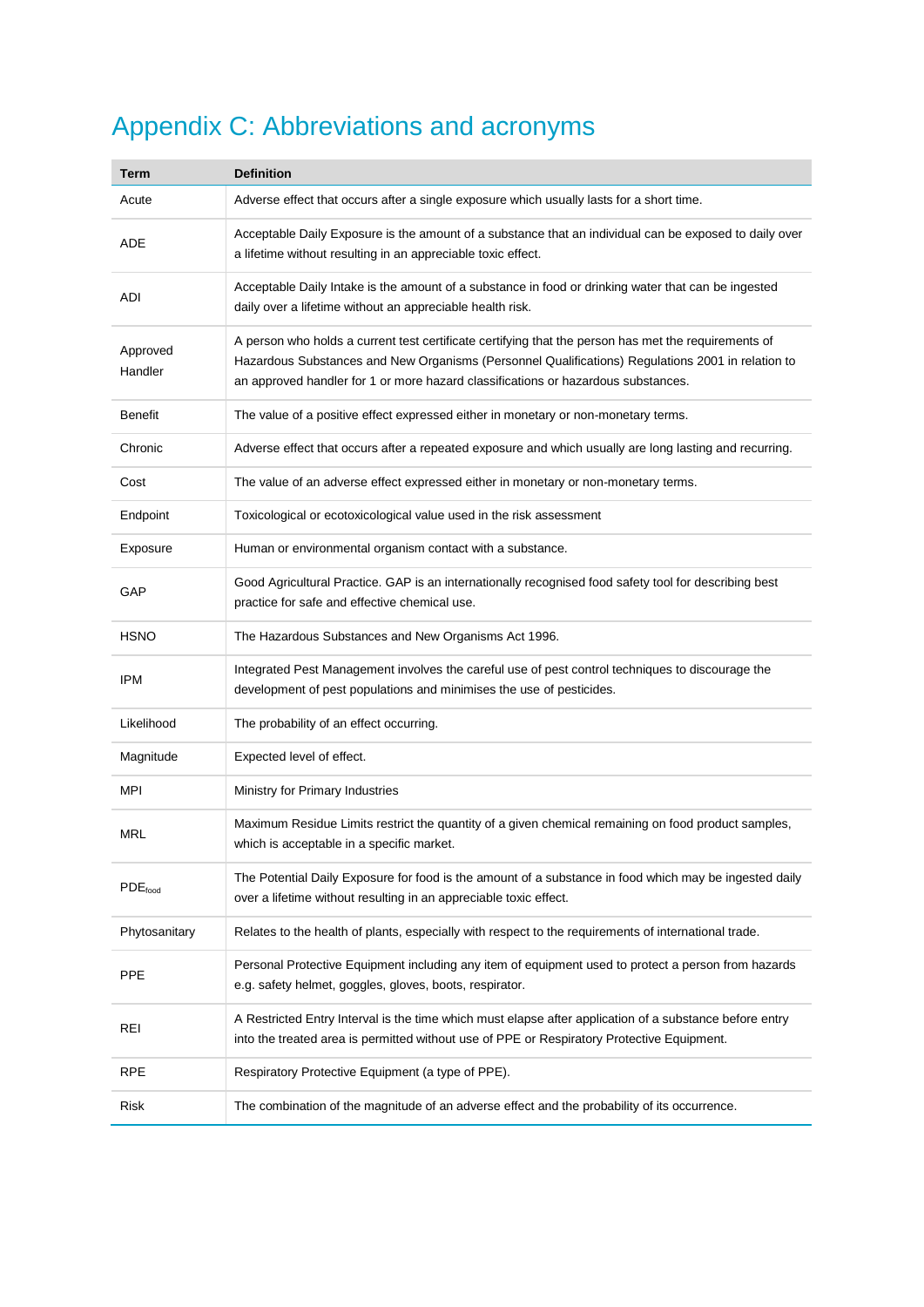# Appendix D: Controls for the carbaryl containing substance Fido's Eardrops (HSR001825)

The Committee have amended the existing suite of controls applied to this substance as a consequence of the changes to default and additional controls relevant for this veterinary medicine, as detailed in this application. The following tables detail the controls for this substances. Changes are highlighted where new controls or variations are in place, and include dates when the changes come into effect.

| Code           | <b>Regulation</b>     | <b>Description</b>                                                                                                         | <b>Variation</b>                                                                                                                                                                                                                                                                                                                                  |                                                                                                                 |                      |   |
|----------------|-----------------------|----------------------------------------------------------------------------------------------------------------------------|---------------------------------------------------------------------------------------------------------------------------------------------------------------------------------------------------------------------------------------------------------------------------------------------------------------------------------------------------|-----------------------------------------------------------------------------------------------------------------|----------------------|---|
| Τ1             | Regs 11<br>$-27$      | Limiting<br>exposure to<br>toxic<br>substances<br>through the<br>setting of<br><b>TELs</b>                                 |                                                                                                                                                                                                                                                                                                                                                   | <b>Tolerable Exposure Limits</b><br>No tolerable exposure limit (TEL) is set for this<br>substance at this time |                      |   |
| T <sub>2</sub> | <b>Regs 29,</b><br>30 | Controlling<br>exposure in<br>places of<br>work through<br>the setting of<br><b>WESs</b>                                   |                                                                                                                                                                                                                                                                                                                                                   |                                                                                                                 |                      |   |
| T <sub>4</sub> | Reg 7                 | Requirements<br>for equipment<br>used to<br>handle<br>substances                                                           |                                                                                                                                                                                                                                                                                                                                                   |                                                                                                                 |                      |   |
| T <sub>5</sub> | Reg 8                 | Requirements<br>for protective<br>clothing and<br>equipment                                                                |                                                                                                                                                                                                                                                                                                                                                   |                                                                                                                 |                      |   |
| T7             | Reg 10                | <b>Restrictions</b><br>on the<br>carriage of<br>toxic or<br>corrosive<br>substances<br>on passenger<br>service<br>vehicles | <b>Regulation 10 of the Hazardous</b><br>Substances (Classes 6, 8, and 9 Controls)<br><b>Regulations 2001</b><br>This regulation applies to this substance, as if<br>each item in Schedule 2 of the regulations<br>relating to the specified hazard classification<br>was replaced by:<br><b>Hazard</b><br>Liquid<br><b>Classification</b><br>(L) |                                                                                                                 | <b>Solid</b><br>(kg) |   |
|                |                       |                                                                                                                            |                                                                                                                                                                                                                                                                                                                                                   | 6.5B                                                                                                            | 1                    | 3 |

#### **Hazardous Substances (Classes 6, 8, and 9 Controls) Regulations 2001**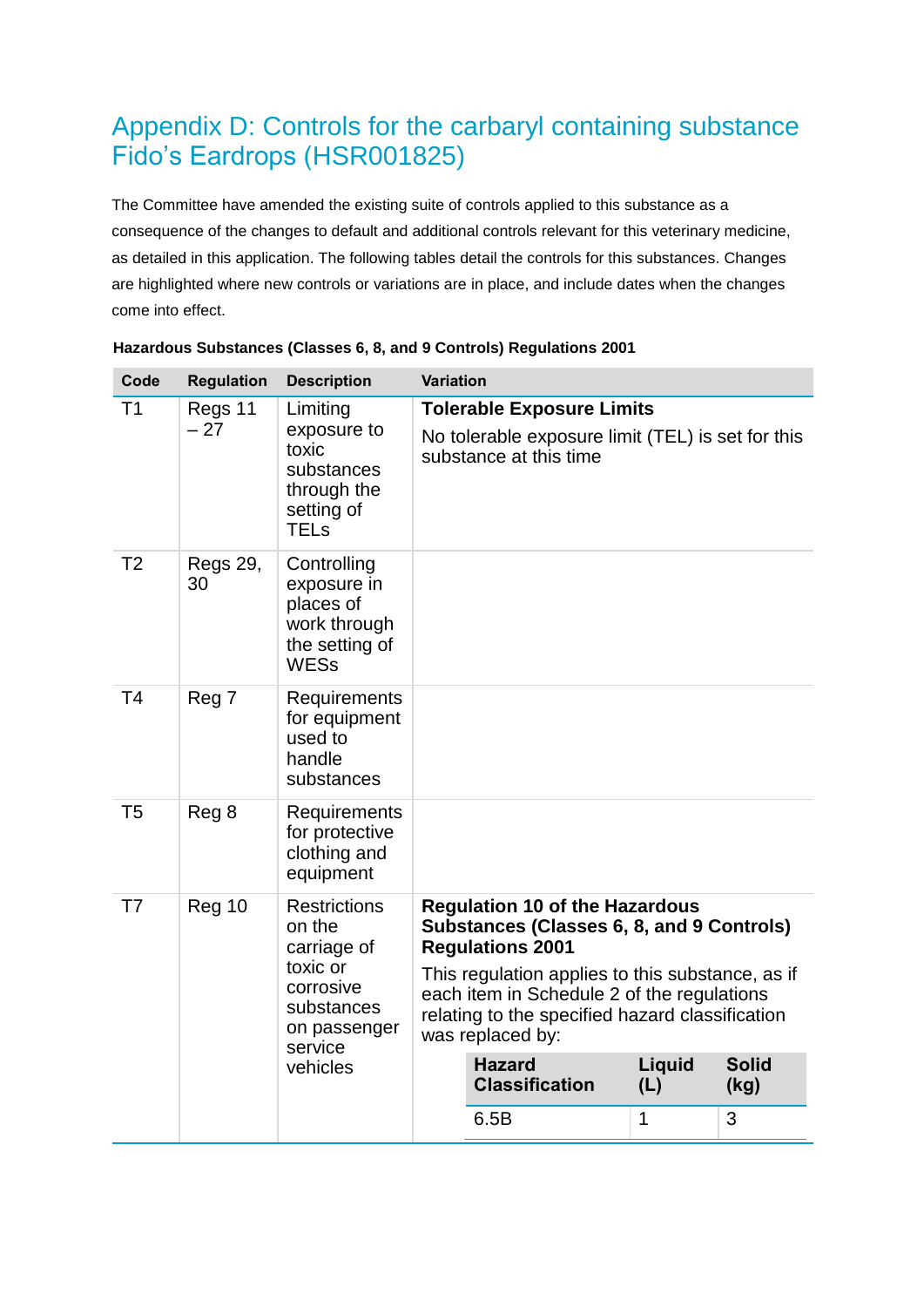| Code           | <b>Regulation</b> | <b>Description</b>                                                                  | <b>Variation</b>                                                                                                                                                      |
|----------------|-------------------|-------------------------------------------------------------------------------------|-----------------------------------------------------------------------------------------------------------------------------------------------------------------------|
| E <sub>1</sub> | Regs 32<br>$-45$  | Limiting<br>exposure to<br>ecotoxic<br>substances<br>through the<br>setting of EELs | <b>Regulation 32 of the Hazardous</b><br>Substances (Classes 6, 8, and 9 Controls)<br><b>Regulations 2001</b><br>Regulation 32 sub clauses (1) and (2) are<br>deleted |

#### **Hazardous Substances (Classes 6, 8, and 9 Controls) Regulations 2001**

#### **Hazardous Substances (Identification) Regulations 2001**

| Code           | <b>Regulation</b>                            | <b>Description</b>                                                                                                                          | <b>Variation</b>                                                                                                                                                                  |
|----------------|----------------------------------------------|---------------------------------------------------------------------------------------------------------------------------------------------|-----------------------------------------------------------------------------------------------------------------------------------------------------------------------------------|
| $\vert$ 1      | Regs 6,<br>$7, 32 -$<br>35, 36(1)<br>$- (7)$ | Identification<br>requirements,<br>duties of<br>persons in<br>charge,<br>accessibility,<br>comprehensibili<br>ty, clarity and<br>durability |                                                                                                                                                                                   |
| $\overline{3}$ | Reg 9                                        | Priority<br>identifiers for                                                                                                                 | <b>Regulation 9 of the Hazardous Substances</b><br>(Identification) Regulations 2001                                                                                              |
|                |                                              | ecotoxic<br>substances                                                                                                                      | This regulation applies to this substance as if<br>regulation 9 was replaced by:                                                                                                  |
|                |                                              |                                                                                                                                             | A hazardous substance must be identified by<br>an indication that it is ecotoxic when the<br>amount of the substance contained in a<br>package is greater than or equal to 100 ml |
| 9              | Reg 18                                       | Secondary<br>identifiers for all<br>hazardous<br>substances                                                                                 |                                                                                                                                                                                   |
| 111            | Reg 20                                       | Secondary<br>identifiers for<br>ecotoxic<br>substances                                                                                      | <b>Regulation 20 of the Hazardous</b><br><b>Substances (Identification) Regulations</b><br>2001                                                                                   |
|                |                                              |                                                                                                                                             | This regulation applies to this substance as if,<br>after the word "substance" in the second line.<br>the following were inserted:                                                |
|                |                                              |                                                                                                                                             | when the amount of the substance contained<br>in a package is greater than or equal to 100<br>ml                                                                                  |
| 116            | Reg 25                                       | Secondary<br>identifiers for                                                                                                                |                                                                                                                                                                                   |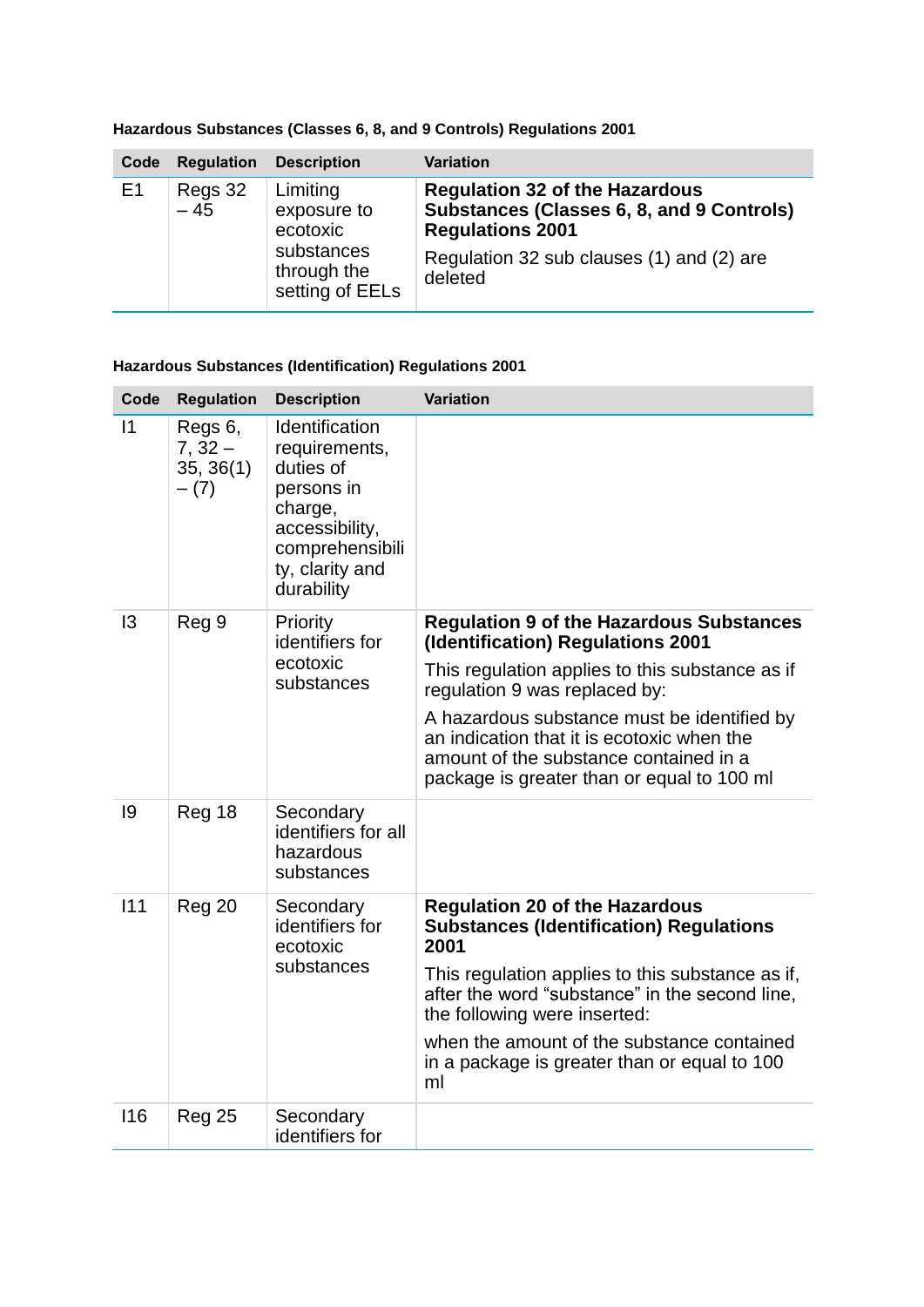|            |                               | toxic<br>substances                                                                                                          |  |
|------------|-------------------------------|------------------------------------------------------------------------------------------------------------------------------|--|
| 117        | Reg 26                        | Use of generic<br>names                                                                                                      |  |
| 118        | Reg 27                        | Requirements<br>for using<br>concentration<br>ranges                                                                         |  |
| <b>I19</b> | Regs 29<br>$-31$              | Additional<br>information<br>requirements,<br>including<br>situations<br>where<br>substances are<br>in multiple<br>packaging |  |
| 121        | Regs 37<br>$-39, 47$<br>$-50$ | General<br>documentation<br>requirements                                                                                     |  |
| 123        | Reg 41                        | Specific<br>documentation<br>requirements<br>for ecotoxic<br>substances                                                      |  |
| <b>128</b> | Reg 46                        | Specific<br>documentation<br>requirements<br>for toxic<br>substances                                                         |  |
| <b>129</b> | <b>Regs 51,</b><br>52         | Signage<br>requirements                                                                                                      |  |

#### **Hazardous Substances (Packaging) Regulations 2001**

| Code           | <b>Regulation</b>     | <b>Description</b>                                                                     | <b>Variation</b> |
|----------------|-----------------------|----------------------------------------------------------------------------------------|------------------|
| P <sub>1</sub> | Regs 5,<br>6, 7(1), 8 | General<br>packaging<br>requirements                                                   |                  |
| P <sub>3</sub> | Reg 9                 | Criteria that<br>allow<br>substances to<br>be packaged to<br>a standard not<br>meeting |                  |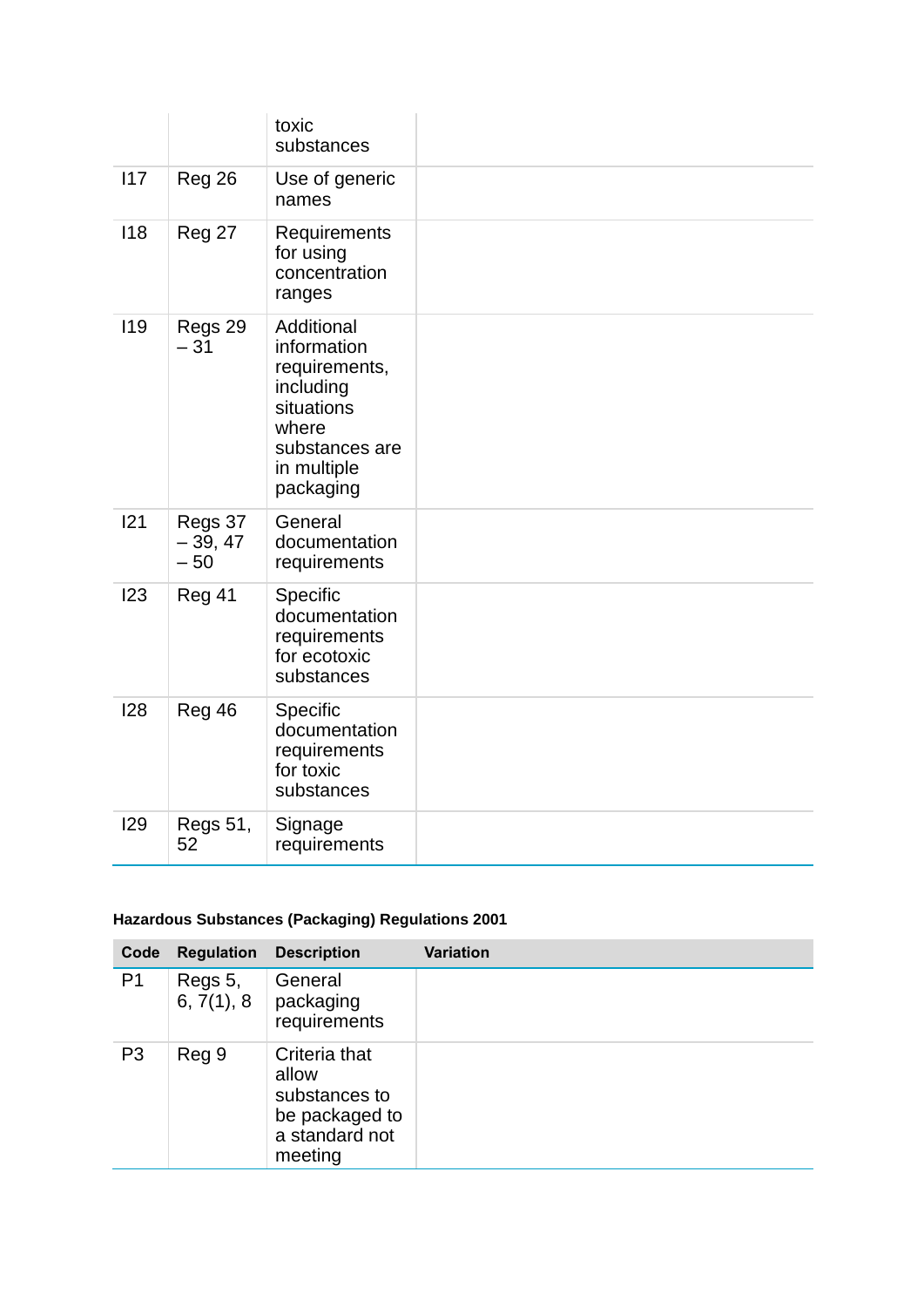|                 |                                   | <b>Packing Group</b><br>I, II or III criteria                                |                                                                                                                                 |
|-----------------|-----------------------------------|------------------------------------------------------------------------------|---------------------------------------------------------------------------------------------------------------------------------|
| P <sub>13</sub> | Reg 19                            | Packaging<br>requirements                                                    | This variation takes effect on 1 January<br>2018.                                                                               |
|                 |                                   | for toxic<br>substances                                                      | <b>Regulation 19 Packaging requirements for</b><br>toxic substances (class 6)                                                   |
|                 |                                   |                                                                              | Sub clauses (2) and (3) are replaced by the<br>following:                                                                       |
|                 |                                   |                                                                              | (2) Packaging for this substance that is<br>offered for sale must be child resistant.                                           |
|                 |                                   |                                                                              | (3) No person can supply this substance to<br>any other person unless the substance is<br>in a package that is child resistant. |
|                 |                                   |                                                                              | $(4)$ Sub clauses $(2)$ and $(3)$ do not apply if —                                                                             |
|                 |                                   |                                                                              | (a) the offer for sale is made in respect of<br>a place of work to which children do<br>not have access; and                    |
|                 |                                   |                                                                              | (b) the substance is for use in that place<br>of work.                                                                          |
| P <sub>15</sub> | Reg 21                            | Packaging<br>requirements<br>for ecotoxic<br>substances                      | This control takes effect on 1 January<br>2018.                                                                                 |
| PG <sub>3</sub> | <b>Schedule</b><br>3              | Packaging<br>requirements<br>equivalent to<br><b>UN Packing</b><br>Group III | This control takes effect on 1 January<br>2018.                                                                                 |
| PS4             | <b>Schedule</b><br>$\overline{2}$ | Packaging<br>requirements<br>as specified in<br>Schedule 4                   |                                                                                                                                 |

#### **Hazardous Substances (Disposal) Regulations 2001**

| Code           | <b>Regulation</b> | <b>Description</b>                                                   | <b>Variation</b> |
|----------------|-------------------|----------------------------------------------------------------------|------------------|
| D <sub>4</sub> | Reg 8             | Disposal<br>requirements<br>for toxic and<br>corrosive<br>substances |                  |
| D <sub>5</sub> | Reg 9             | Disposal<br>requirements<br>for ecotoxic<br>substances               |                  |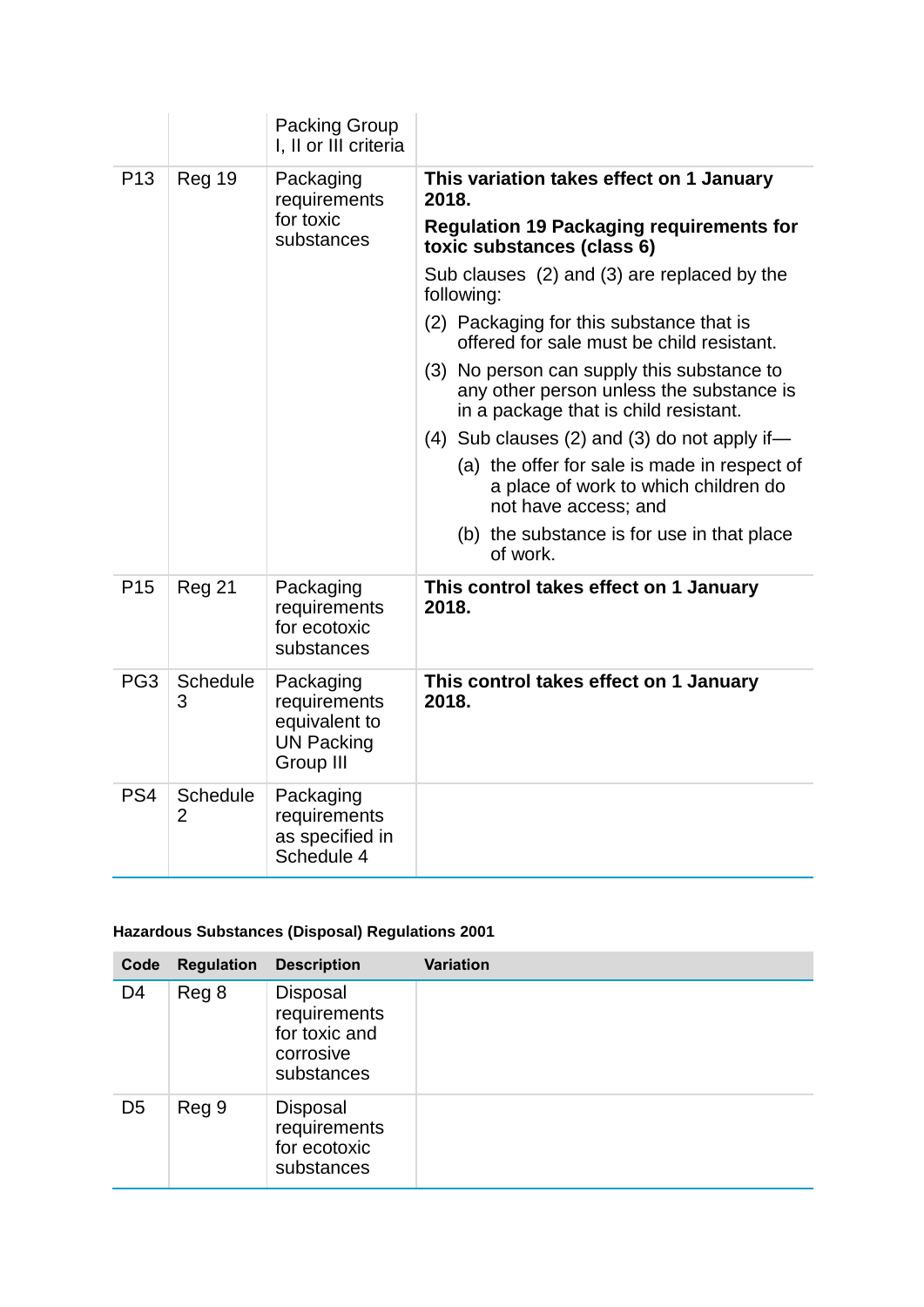| D <sub>6</sub> | Reg 10                | Disposal<br>requirements<br>for packages                                                                          |  |
|----------------|-----------------------|-------------------------------------------------------------------------------------------------------------------|--|
| D7             | <b>Regs 11,</b><br>12 | Information<br>requirements<br>for<br>manufacturers,<br>importers and<br>suppliers, and<br>persons in<br>charge   |  |
| D <sub>8</sub> | <b>Regs 13,</b><br>14 | Documentation<br>requirements<br>for<br>manufacturers,<br>importers and<br>suppliers, and<br>persons in<br>charge |  |

# **Hazardous Substances (Emergency Management) Regulations 2001**

| Code            | <b>Regulation</b>             | <b>Description</b>                                                                  | <b>Variation</b>                                                                                                                                                                                                                                                                                                                                                                                    |
|-----------------|-------------------------------|-------------------------------------------------------------------------------------|-----------------------------------------------------------------------------------------------------------------------------------------------------------------------------------------------------------------------------------------------------------------------------------------------------------------------------------------------------------------------------------------------------|
| EM <sub>1</sub> | Regs 6,<br>$7, 9 - 11$        | Level 1<br>information<br>requirements<br>for suppliers<br>and persons in<br>charge |                                                                                                                                                                                                                                                                                                                                                                                                     |
| EM <sub>6</sub> | Reg 8(e)                      | Information<br>requirements<br>for toxic<br>substances                              |                                                                                                                                                                                                                                                                                                                                                                                                     |
| EM7             | Reg 8(f)                      | Information<br>requirements<br>for ecotoxic<br>substances                           | <b>Regulation 8(f) of the Hazardous</b><br><b>Substances (Emergency Management)</b><br><b>Regulations 2001</b><br>This regulation applies to this substance as if,<br>after sub clause (f), the following sub clause<br>was inserted:<br>(fa) Sub clause (f) shall only apply if the<br>amount of the substance contained in a<br>package is greater than or equal to 100 ml or<br>100 <sub>g</sub> |
| EM8             | Regs 12<br>$-16, 18$<br>$-20$ | Level 2<br>information<br>requirements<br>for suppliers                             |                                                                                                                                                                                                                                                                                                                                                                                                     |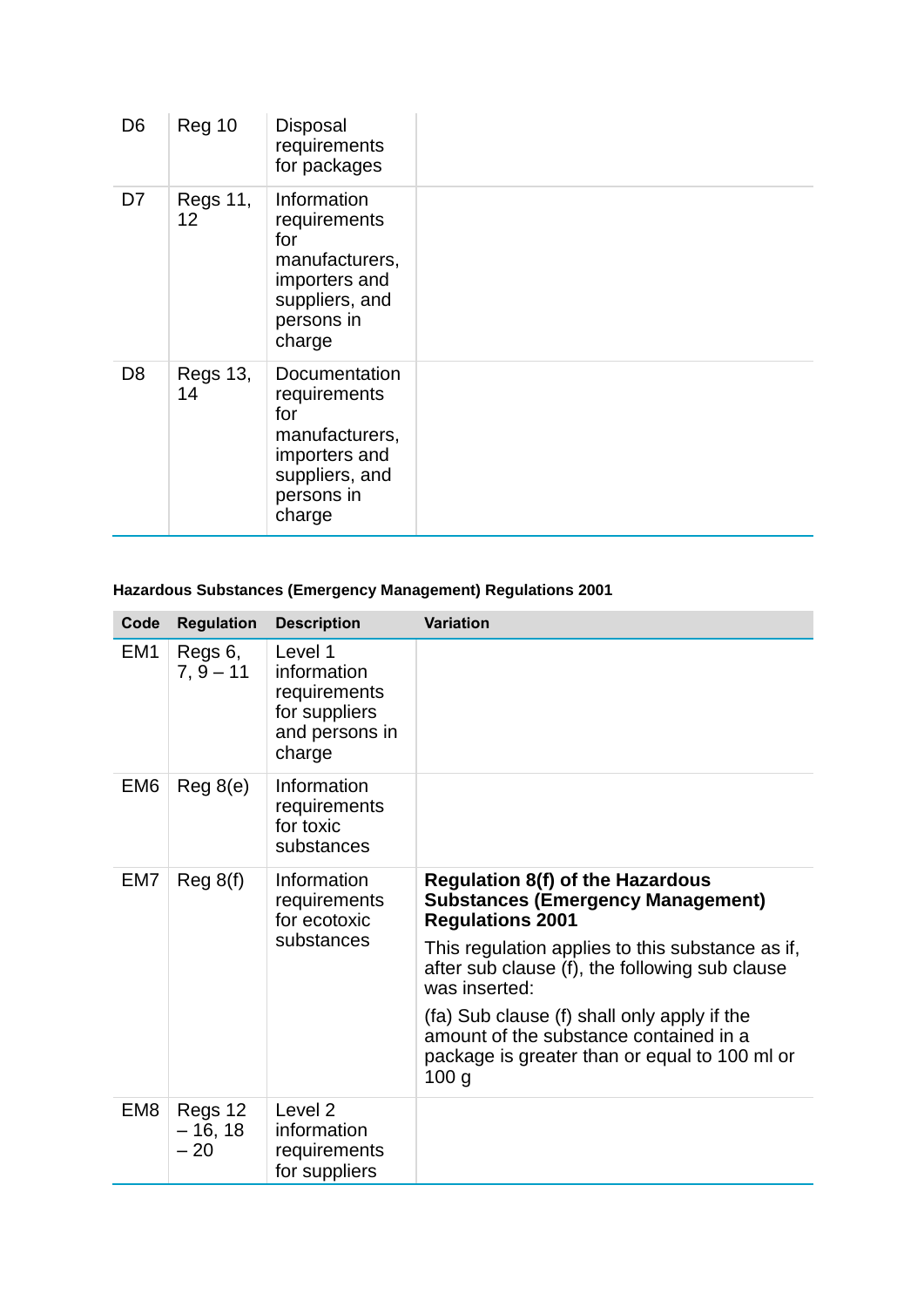|                                   |                  | and persons in<br>charge                                                                                                |                                                                                                                                                                                                                              |
|-----------------------------------|------------------|-------------------------------------------------------------------------------------------------------------------------|------------------------------------------------------------------------------------------------------------------------------------------------------------------------------------------------------------------------------|
| EM <sub>1</sub><br>1              | Regs 25<br>$-34$ | Level 3<br>emergency<br>management<br>requirements:<br>duties of<br>person in<br>charge,<br>emergency<br>response plans |                                                                                                                                                                                                                              |
| EM <sub>1</sub><br>$\overline{2}$ | Regs 35<br>$-41$ | Level 3<br>emergency<br>management                                                                                      | <b>Regulation 36 of the Hazardous</b><br><b>Substances (Emergency Management)</b><br><b>Regulations 2001</b>                                                                                                                 |
|                                   |                  | requirements:<br>secondary                                                                                              | The following sub clauses are added after sub<br>clause (3) of regulation 36:                                                                                                                                                |
|                                   |                  | containment                                                                                                             | (4) For the purposes of this regulation, and<br>regulations 37 to 40, where this<br>substance is contained in pipework that is<br>installed and operated so as to manage<br>any loss of containment in the pipework<br>$it-$ |
|                                   |                  |                                                                                                                         | (a) is not to be taken into account in<br>determining whether a place is<br>required to have a secondary<br>containment system; and                                                                                          |
|                                   |                  |                                                                                                                         | (b) is not required to be located in a<br>secondary containment system.                                                                                                                                                      |
|                                   |                  |                                                                                                                         | (5) In this clause, pipework—                                                                                                                                                                                                |
|                                   |                  |                                                                                                                         | (a) means piping that-                                                                                                                                                                                                       |
|                                   |                  |                                                                                                                         | (i) is connected to a stationary<br>container; and                                                                                                                                                                           |
|                                   |                  |                                                                                                                         | is used to transfer a hazardous<br>(ii)<br>substance into or out of the<br>stationary container; and                                                                                                                         |
|                                   |                  |                                                                                                                         | (b) includes a process pipeline or a<br>transfer line.                                                                                                                                                                       |
| EM <sub>1</sub><br>3              | Reg 42           | Level 3<br>emergency<br>management<br>requirements:<br>signage                                                          |                                                                                                                                                                                                                              |